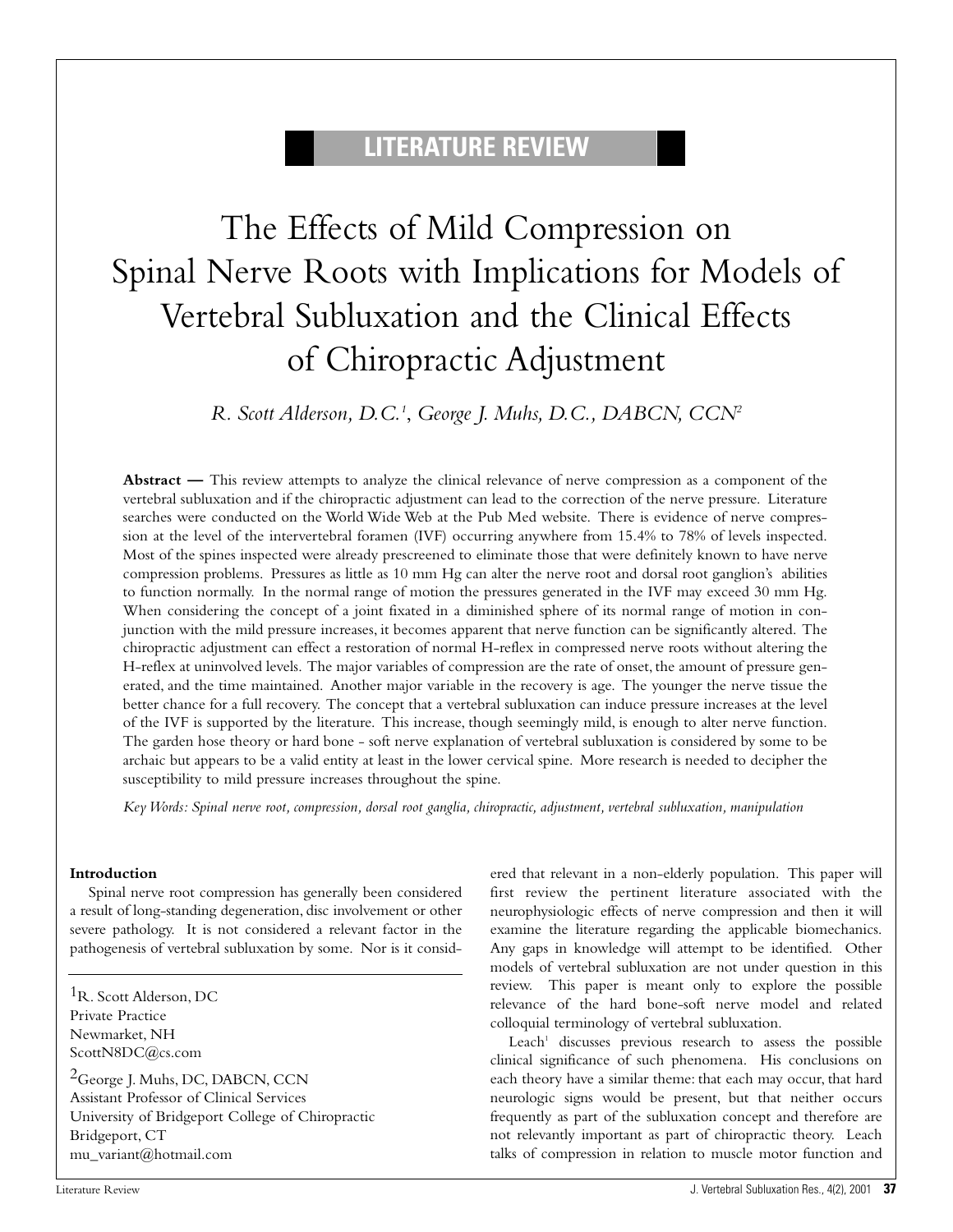sensory changes but not to health status. He makes a few exceptions as regards cord compression and its relation to certain rheumatoid conditions and Sudden Infant Death Syndrome (SIDS). Haldeman<sup>2</sup> echoes Leach's views of the unlikeliness of compression and its relief from an adjustment. In reviewing the Mercy Conference guidelines<sup>3</sup> there is no mention of neural involvement as the cornerstone of the vertebral subluxation. Banks et al<sup>4</sup> and Gottlieb<sup>5</sup> explore the implications of birth trauma with possible cord and brain stem damage and future health status including SIDS, integrating the concept of chiropractic care as a plausible intervention. Gutmann<sup>6</sup> expresses that upper cervical spine exams should be mandatory on all difficult deliveries as well as with any developmental health problems because of the relationship between the atlanto-occipital joints, atlantal nerve compression, and the brainstem. In a recent review of models of vertebral subluxation, Kent<sup>7</sup> states that "...the nerve root compression hypothesis is far from obsolete." Konno<sup>8</sup> has shown that a pressure of 10-mm Hg, just slightly more than the initial threshold of touch, applied intermittently, is enough to decrease muscle action potential (MAP) approximately 20%. The interesting part of Konno's work is that the MAP decrease remained constant and the pressure applied was continuous, not intermittent.

A definite dichotomy of thought exists on the subject of nerve compression and its part in the vertebral subluxation theory. This paper will focus particular attention on the pathological changes that take place in the spinal nerve when exposed to varying degrees of compression. Once a general picture of the pathophysiological mechanisms has been established, a review of the literature of the current understanding of biomechanics and the effects at the level of the intervertebral foramen will be undertaken. Once the evidence has been presented, an integration of the findings will be done with textbook knowledge. In this way a better understanding of the clinical significance of spinal nerve compression may be achieved.

#### **Methods**

Literature searches were conducted on the World Wide Web using the Pub Med Medline<sup>48</sup> search engine. During the time period of searches, the format of Pub Med changed. All of the searches were done utilizing the old Pub Med in the advanced format. The main search term used was "root, spinal nerve" which generated 16,122 hits under the MeSH search category. Additional search terms under the MeSH category were "compression" which generated 2052 hits, "edema" which generated 23 hits, and "immune" which generated 120 hits. The final search used was "axoplasmic flow" which generated 5,739 hits and then adding "compression" which yielded a reduction to 30.

Two articles, deemed particularly relevant, Alleyne<sup>41</sup> and Farmer<sup>43</sup> were then entered into the search engine and the [see related articles] option was utilized. For the first, 116 hits were generated. The latter generated 182 hits.

There were no limitations set on the years searched. Articles were selected that dated from the late 1980s or sooner. Older articles would only be selected for inclusion if relevant recent research could not be obtained. In reviewing the hits generated the title was the first exclusionary item. If the title did not convey a relevance to the review, no further investigation was attempted. When the title conveyed some relevancy to the present study the abstract was read. The main inclusionary criteria for the abstracts were evidence of compression alterations of neural function under low-pressure conditions.

#### **Review of Literature**

As a starting point it is necessary to review the recent findings about the effects that compression has on the nerve root, including the dorsal root ganglia, dorsal and ventral ramus, and the dorsal and ventral roots. As a general rule any experiments done on animals other than humans automatically entails a certain leap of faith that the findings are applicable to the human species. Certain minute details of anatomic and physiologic relationships could easily be missed that change the impact that compression has at the vertebral level in man.

Another critical point is that most nerve compression studies deal with the response of motor nerves of muscle and peripheral sensory nerves. The response of the internal organs and the fibers associated with them may have different qualities that change the sequelae of compression.

In human studies done on cadavers the sample population's mean age is typically skewed in the direction of the elderly. Correlations drawn to the population as a whole are then suspect. There is no way to know for sure when certain conditions that are found actually began. There is also no way to know if they are preventable. Also with cadaveric studies, when the investigators test for statistical significance they are testing for significance within the population of cadavers studied. It is not believed that the investigators test for significance as it relates to the whole population i.e. are findings in 10 cadavers relevant enough to draw conclusions to the whole population?

A final general critique of compression studies is that there are different methods of quantifying compression. A number of quantification methods exist such as size estimates of the nerve root; comparing the linear change in diameter from initial (100%) to final (25%, 50%, etc.), pressure estimates; comparing no pressure (0 mm Hg) to greater pressures (10, 50, 100 mm Hg, etc.), and weighted estimates; where a particular pressure is represented as a function of mass (i.e. 10g). These are valid quantifications, but ways of converting them for comparison are unknown.

# *Direct Compression*

Olmarker et al.9 examined the anatomic differences of the pig cauda equina. They found that in the smaller animals the spinal nerve had a subarachnoid space up to the point of exit from the spinal canal. This is different from a human model in that these nerves are freely floating in the cerebrospinal fluid (CSF). The arterioles and venules of the pig at this level are located outside the endoneurium but enclosed by the root sheath. Inside the endoneurium only capillaries were present.

In an earlier work, Olmarker et al.<sup>10</sup> studied compressive effects on the pig cauda equina. This experiment did not compress the dorsal root ganglia (DRG) and was actually caudal to the DRG. The compression took place at the level of  $C_{x1}$  (1st coccygeal nerve root). They used a balloon apparatus for the compression model.

The findings in this study identify the average minimum pressure required to stop the vascular flow. The arterioles required an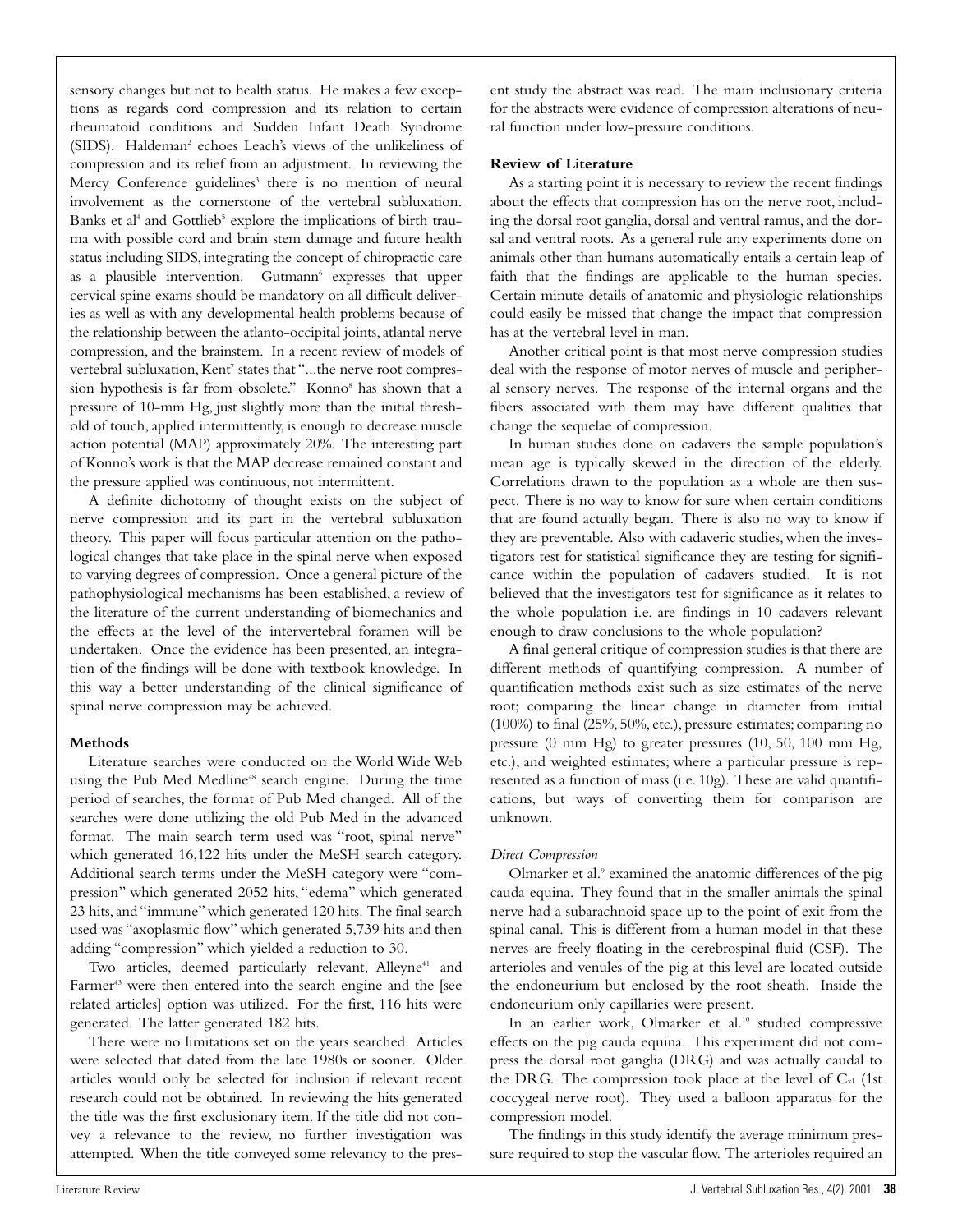average 127-mm Hg (SD 18 mm Hg), the capillaries 40 mm Hg (SD 6 mm Hg) and the venules 30 mm Hg (SD 10 mm Hg). A decrease in the size of the vessels was noted at 10-50 mm Hg below the level for cessation for each. Arterioles began to pulsate at roughly 30-40 mm Hg below the occlusion pressure, this did not happen to the arterioles or venules.

Upon re-circulation hyperemia was noted and was more pronounced in the venules. It was present in the first minute of recirculation and gradually diminished over a 5-10 minute period. Blood vessels were identified afterward that were not previously visualized microscopically. Edema developed in the first 10 minutes, but only in the vessels compressed for 2 hours at 50 or 200 mm HG.

Continuing with the same model of compression, Olmarker et al.11 studied the effects of methyl glucose transport as altered by compression. They define R as the radioactivity of the specimen (the nerve root) and  $R_{co}$  as the radioactivity of the normalized blood. A figure is derived,  $R/R<sub>co</sub>$ , which represents the percent departure from normal concentrations.This figure offers a concept of decreased nutritional transport.The methyl glucose molecule has a particular size that may or may not relate to other forms of nutrition that effect the function of nerve roots, assuming of course that the sizes of the particulate matter are relevantly effected by compression. One aspect that is not addressed is the DRG and effects on its nutritional support system. This importance will become more relevant with other research findings about distinct differences of the effects of compression on the spinal nerve and the DRG.

The nerves were exposed to rapid  $\leq 1.0$  seconds) and slow (20 seconds) onset compression at 10, 50, or 200 mm Hg. Just the application of the compressive device brought about a significant reduction of the  $R/R_{co}$ . The control  $R/R_{co}$  was measured at 79% and the differing levels of compression were compared to this figure giving a percent reduction from control. The sham procedure elicited an  $R/R_{co}$  value of 69%; this is a 14% reduction. In the slow onset mode of compression,  $R/R_{co}$ values were 65%, 40%, and 27% for the 10, 50, and 200 mm Hg respectively. This represents a reduction from control of 18% for 10 mm Hg, 49% for 50 mm Hg, and 66% for 200 mm Hg. In the rapid onset compression group the  $R/R_{co}$  values were 56%, 27%, and 4% for the 10, 50, and 200 mm Hg respectively. This represents a reduction from control of 29% for 10 mm Hg, 66% for 50 mm Hg, and 95% for 200 mm Hg.

Olmarker et al.12 studied the edema formation related to nerve root compression. Using pigs as mentioned before, pressures of 50 and 200 mm Hg were applied for 2 minutes, 10 minutes or 2 hours. Their results show edema formation to be more pronounced in rapid onset compression than in slow onset compression. Edema is quicker to form with a higher pressure. Most importantly the edema formation appears to be dependent on the duration of compression. Unfortunately they only kept the compression for a maximum of 2 hours and the minimum pressure studied was 50 mm Hg.Too much speculation would be involved to draw conclusions for lesser compressions and edema over longer periods of time, say 10-20 mm Hg for days or months. In the discussion the authors talk of a compartment syndrome occurring in the IVF caused by edema from the compression injured nerve root. The danger with this type of

pressure chamber is that the DRG is in the IVF and houses all the sensory cell bodies. In this study with the pressure being applied at the cauda equina the edema is likely to be cleared away better by the surrounding cerebrospinal fluid.

Turning their attention to impulse propagation, Olmarker et al.<sup>13</sup> using their same mode of testing on pigs, found that the amplitude of muscle action potentials (MAPs) responded similarly with greater reductions at greater pressures and greater reductions with quicker onsets. Their lowest pressure level studied, 50 mm Hg, did not exhibit statistical significance for reduction in amplitude of MAPs at either rapid or slow onset. Here again the study is limited because they only held the compression for 2 hours and the lowest pressure level used was 50 mm Hg. Although the trend in their data would suggest that perhaps lower pressures for longer time frames may induce a reduction in amplitude of MAPs, that conclusion cannot be drawn from this study.

Cornefjord et al.<sup>14</sup> applied ameroid constrictors just cranial to the DRG of the first sacral nerve root in pigs mimicking a gradual onset of compression over 20 days. They used 3.5 or 2.5 mm constrictors that compressed the nerve root with the slow absorption of surrounding fluids. The authors go to great lengths to explain the constrictors and analyze the time frame it takes for them to reach maximum constriction. They do not however explore this relationship with the size of the nerve root. There is no way to arrive at a quantified compression as it relates to a pressure reading.

Both size constrictors were found to reduce nerve conduction velocity (NCV) significantly within 1 week with a slightly greater reduction seen at 4 weeks. Most animals underwent severe changes. Earlier on, at 1 week, endoneurial bleeding and signs of inflammation were common. At 4 weeks, epidural proliferation of fibroblasts and capillaries were more common. With 3.5 mm and 2.5 mm of compression after 1 week, there was severe splitting of the myelin sheaths, dense axoplasm, a severe reduction of axonal volume and myelin sheaths with complex wrinkling proximally and distally to the compression. The authors feel that although they could not rule out nerve fiber loss, the observed nerve tissue shrinkage was mainly due to atrophy.

Konno et al.<sup>8</sup> working with a model similar to Olmarker,  $9-13$ placed one balloon at Cx1-Cx2 and the other at Cx2-Cx3 and compressed the pig's cauda equina. Two modes of compression were utilized. The first was termed intermittent where both balloons were inflated and deflated simultaneously. The second mode termed continuous/intermittent where the cranial balloon was left inflated and the caudal balloon was inflated and deflated. The testing was done for 8 cycles over 2 hours. Pressure onset applications over 15-20 seconds of either 10 or 50 mm Hg were used. The cycles were 10 minutes inflated and 5 minutes deflated. MAPs were recorded every 5 minutes.

During intermittent compression, decreases of roughly 30±21% and 31±22% in amplitude of MAPs for the 10 and 50-mm Hg groups respectively were seen. The difference from control was significant but the difference between the two was not. The increase in pressure to 50 mm Hg did not change the reduction in the intermittent group. They elicited close to a 100% reduction of MAP amplitude in the 50-mm Hg continu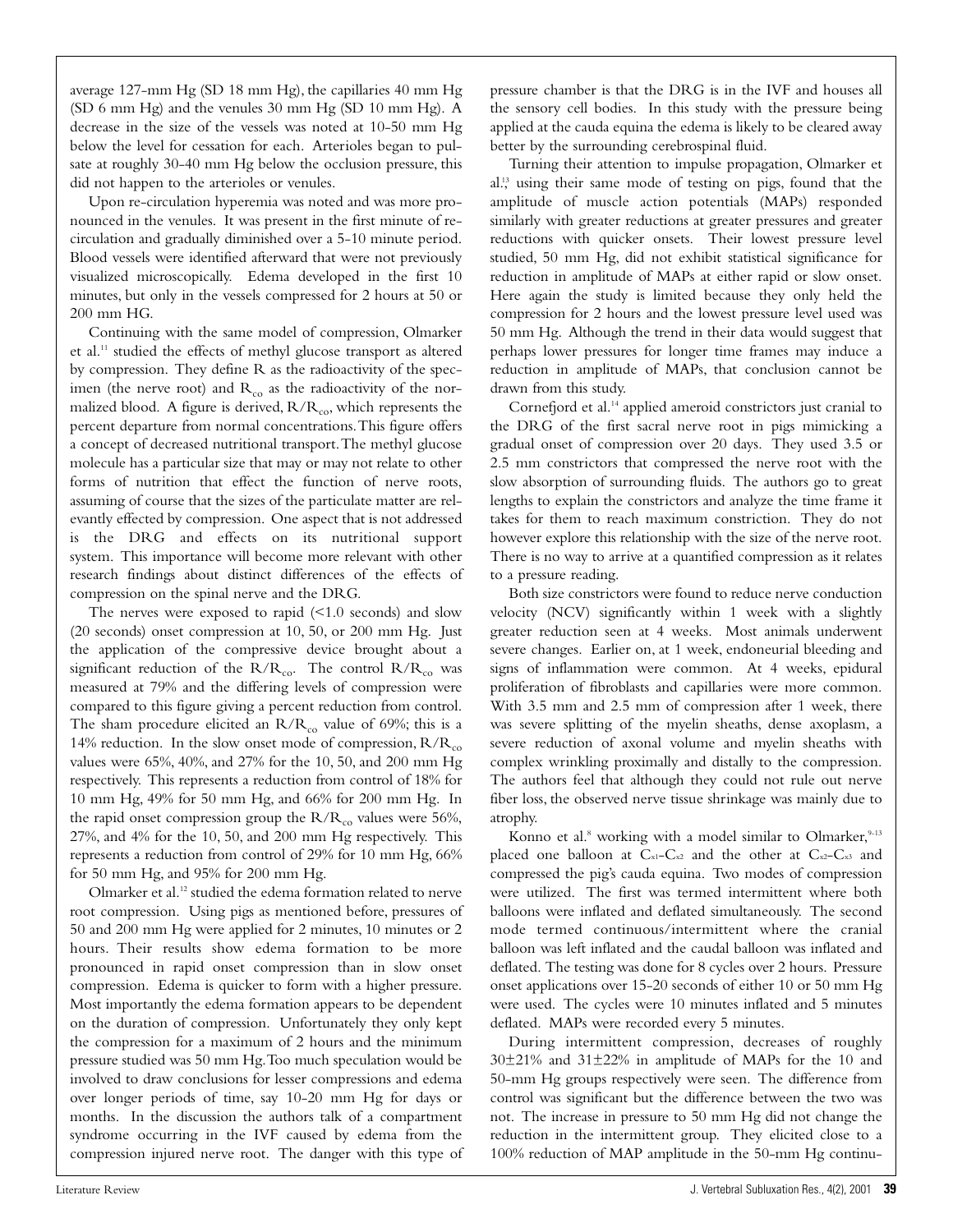ous compression mode. The difference in the 50-mm Hg group between the intermittent and the continuous groups was considered to be statistically significant.

Mao et al.15 published experimental data on double level compression. They used dogs with two balloons for compression, one at  $L_7$  and the other at  $S_1$ . They used 10 mm Hg of pressure and recorded NCVs at 1 week and 1 month.

The NCV was significantly lower after 1 week and 1 month in the double compression. The NCV at 1 month was greater than at 1 week indicating a recovery had occurred that was statistically significant. The measurements taken at the cranial compression zone exhibited a similar pattern of recovery. In the caudal zone, the reduction of NCV was significant at 1 week and 1 month. There was no statistically significant difference between 1 week and 1 month. This implies that at the caudal zone the recovery was either not occurring or not occurring as fast. They attribute this to an adaptation to the applied pressure by the nerve tissue and vascularization.

Kikuchi et al.16 in a similar double level compression of the dog cauda equina demonstrated a tolerance to additional compression. They applied compression at 10 mm Hg for 1 week then applied additional compression with a second balloon at 50 and 100 mm Hg. Their results show that the nerve tissue was less susceptible to the additional compression.

Kim et al.<sup>17</sup> studied the dog cauda equina and exposure to chronic compression. They compressed the 6th and 7th lumbar segments by 25%, 50%, or 75% of their original size. As previously mentioned, no correlation to a pressure can be made.

The sensory evoked potentials (SEPs) in the 25% group showed a minor delay in latency postoperatively that recovered by 2 weeks and remained so through 3 months. SEPs in the 50% group showed marked increases in latency and decreases in amplitude postop there was a limited recovery in both at 2 weeks but no more so at 3 months. In the 75% group, SEPs completely disappeared postop, returned at 2 weeks, but still were markedly below normal and remained so through 3 months.

The motor evoked potentials (MEPs) in the 25% group showed a 22% increase in latency postop that recovered by 2 weeks. The 50% group had a complete absence of MEPs postop. The MEPs returned at 2 weeks but were still decreased in latency even at 3 months. MEPs in the 75% group were lost at 2 weeks 3 of 6 dogs showed a return at 1month,4 of 6 by 2 months and 5 of 6 by 3 months. There was paralysis of the tail and urinary incontinence in all 6 dogs of the 75% group, 2 had fecal incontinence.

The authors make note that in the presence of spinal stenosis as evidenced by radiograph, CT scan, or MR image, the symptoms reported by patients do not necessarily correlate with the location of compression.

Echoing the thoughts of that statement Hidalgo-Ovejero et al.<sup>18</sup> produced a report of a patient with  $L_5$  and  $S_1$  related symptomatology. The findings at those levels were minimal to justify the chief complaint of the patient. MRI, CT myelography, and CT scanning revealed stenosis affecting the  $L_1-L_2$  and  $L_2-L_3$ levels. It is hypothesized by the authors that the stenosis cranially actually affected the  $L_5$  and  $S_1$  nerve roots. This caused the patient to perceive symptoms of a lower level lesion.

Takahashi et al.19 examined 34 human patients with disc

herniations. They measured the pressure applied to the nerve roots by using a transducer. They admittedly acknowledge the fact that the laminectomies performed to get access to make the measurements may very well have inadvertently decreased the pressure readings. The pressure reading varied from 7-256 mm Hg. There was no relation between magnitude of pressure and gender, age, duration of symptoms, limitation of straight leg raise, and crossed leg pain. Trunk list did have a significant higher-pressure correlation as did neurologic deficits. Paralysis, foot drop, and bladder dysfunction had very high-pressure correlations. An incidental note of their findings was that in the prone position disc herniation created higher pressures than canal stenosis.

Hanai et al.<sup>20</sup> took recordings of the wide dynamic range (WDR) neurons in lamina 4-6 at L7 of cats. They used approximately 40g of pressure applied by a clip for 3 minutes to the dorsal root or DRG. With compression to the dorsal roots there was an initial burst of activity followed by a rapid reduction of firing in the WDR neurons. In the DRG, compression maintained repetitive firing throughout the compression period and for about 20 seconds after the release of pressure there remained a mild increase of firing. The DRG, in response to compression, therefore evokes a prolonged level of high frequency responses in WDRs that is not seen in dorsal root compression.

In response to brushing with compression to the dorsal root and the DRG, the receptive field expanded and the animals' responses were enhanced. In response to noxious pinch in the dorsal root and DRG compression, the receptive field size and the animal's responses remained unchanged. The number of spikes evoked by both noxious pinch and brushing were the same for the dorsal root and DRG compression.

Ramer et al.<sup>21</sup> performed loose ligation or complete ligation of the sciatic nerve in rats unilaterally. In the complete ligation group they also transected the sciatic nerve distally to prevent retrograde axoplasmic flow. They were looking at the time course of sympathetic nerve sprouting and changes in threshold for withdrawal to mechanical and thermal stimuli. The rats were tested postop at 4, 7, 14, 21, and 28 days. Four days after the chronic constriction injury there was sympathetic sprouting in the DRG. In the transected nerves however, the sprouting was not detectable until 14 days. These results were much more pronounced on the ipsilateral DRG but were seen to occur contralaterally. The authors feel that the difference may be due to the availability of products of Wallerian degeneration. These products would theoretically be available by retrograde axoplasmic flow which couldn't occur in a severed nerve.

In the other area investigating changes in threshold the authors found that from postop to day 28 there were increases in sensitivities to thermal and mechanical stimuli. A significant change for both occurred by 14 days postop with mechanodynia preceding thermal sensitivity.

In another study using rats, Hu et al.<sup>22</sup> studied the effects of acute and chronic nerve compression along with the effects of just inflammation. At the L<sub>5</sub> level they placed a small stainless steel rod into the intervertebral foramen (IVF). The rod was removed after 30 seconds for the acute group and was left for a month in the chronic constriction group. In the third group they injected carrageenan (1%) into the IVF to cause inflammation.

No spontaneous removal or casting off of body parts (autoto-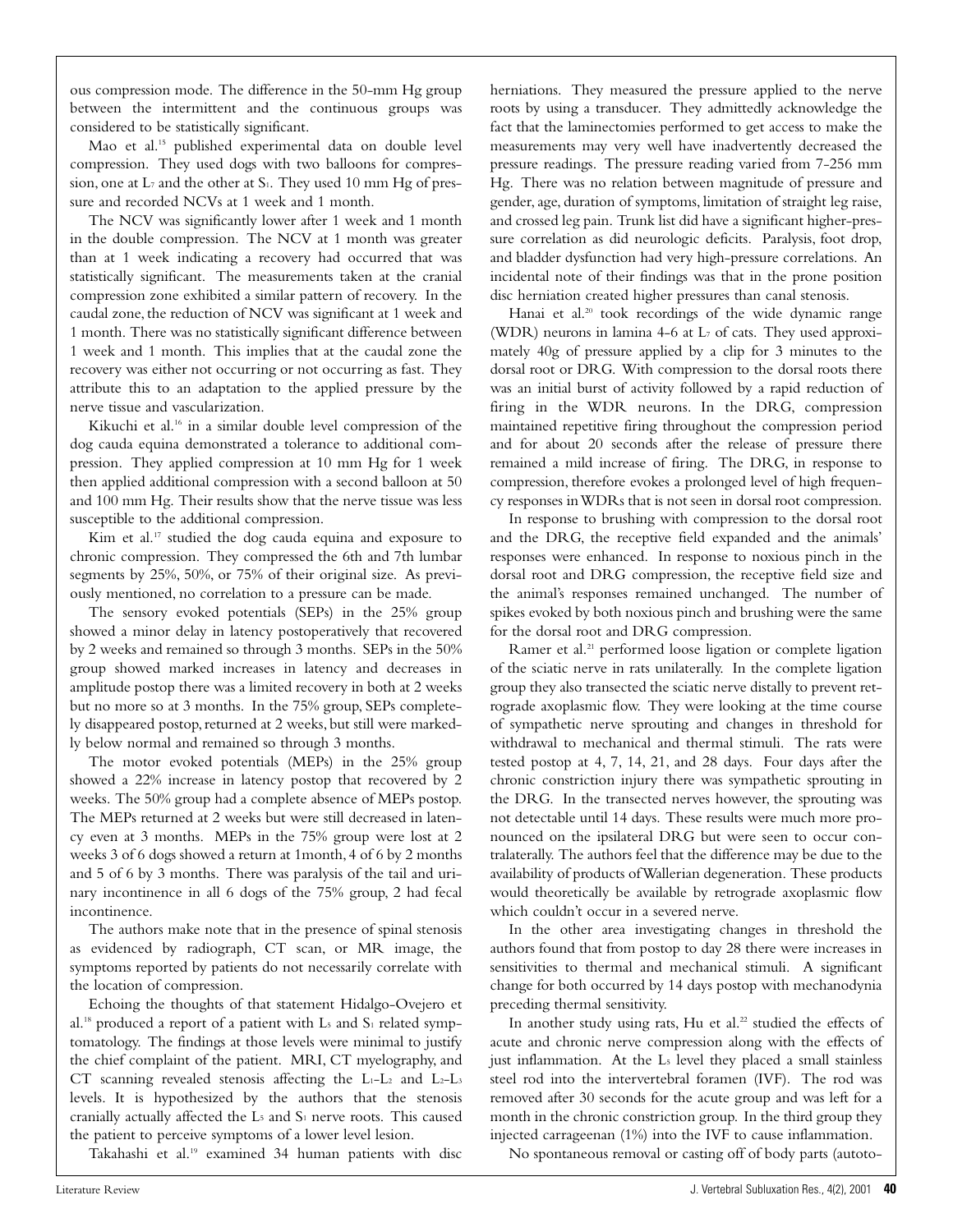my), changes in gait, or changes in posture occurred in any group for the month following surgery. Cutaneous hyperalgesia was present in the chronic compression group, measured as a latency of withdrawal to noxious heat, from day 5 to day 42 postop. The inflammation group showed a significant change of increased hyperalgesia from day 5 to day 21 postop. The acute compression group showed no significant change in hyperalgesia. The authors do admit that the measured changes were significant most of the time, indicating that at certain unmentioned time periods the changes were not of significance.

The authors found spontaneous activity to be present in 21.5% of fibers in the DRG of the chronic compression group. All these fibers were deemed to be myelinated on the grounds that they displayed conduction velocities of 4.4-38.5 m/s. In contrast only 1.98% of A-type fibers exhibited spontaneous activity in the control group. The patterns of activity appeared to fit into three categories. The first was a regular interval of repeated interspikes 33.3% of fibers. The second was a pattern of irregular interspike intervals 24.7% of fibers. The third was a pattern of bursting activity with periods of silence, which could either be regular or irregular 42% of fibers. When a 5 g weighted mechanical force was applied to the normal DRG group and the chronic compression DRG group, the number of units responding were not significantly different. The response of the fibers from the DRG compression group were significantly greater in magnitude and duration.

In a similar model of chronic compression in the rat, Zhang et al.23 inserted stainless steel metal rods into the L4 and L5 IVFs to cause a chronic compression injury to the DRG. Spontaneous activity was recorded in large size cells of the chronically compressed DRG. This was significantly higher than in controls. The spontaneous firing continued for more than 3 minutes. There was evidence that some of the spontaneous large size cells were of cutaneous origin. For the large and medium cells the mean threshold current was 50% lower and was 30% lower in the small sized cells. In the medium cells, but not the large or small, the duration of the after hyperpolarization and the peak amplitude of the action potential were significantly greater. Testing the peripheral axons of the compressed neurons revealed no loss of axonal conduction. There was also no difference in mean conduction velocities between DRG and peripheral nerves.

There was mechanical hyperalgesia present in all rats at day 1. This lasted through all 14 days of testing. There was no evidence of autotomy or deformation of the paw. There was evidence of crossover but this was not statistically significant.

Histological analysis revealed that the rod and DRG were often covered with a connective tissue enriched with blood vessels which proved difficult to remove. On the surface of the DRG at the area of injury there was an increase in vascularization. There was also an increase in the amount of "noneuronal" cells around each neuronal cell body.

Song et al.<sup>24</sup> repeated the same protocol as Hu<sup>22</sup>. They did not have an inflammation group. None of these rats exhibited autotomy or abnormal nail growth. They exhibited an ability to escape a prod with gait of a normal fashion suggesting there were no permanent motor deficits. Both of the groups showed abnormalities of gait and posture at day 1 postop. While this lasted in the acute group for only a few days, in the chronic group it

typically lasted for 2 weeks. For some of the rats in the chronic compression group the abnormalities lasted up to 5 weeks, the end of the observation period.

In the chronic compression group the withdrawal threshold response to pressure and heat decreased significantly below baseline at day 1 ipsilaterally. It remained there for rest of the testing period (35 days) except at day 35 for the heat withdrawal. Tactile allodynia (withdrawal to a cotton wisp) rose significantly at day 1 and then gradually declined back to baseline by day 20. There was a significantly greater withdrawal to a cold plate but no mention of the time frame. The ipsilateral and contralateral skin temperatures were not significantly different.

Nerve fiber analysis revealed spontaneous activity that was significantly greater in the A and C type fibers. This was more evident during the first week than it was during the remaining period of up to 35 days. After sciatic nerve transection the spontaneous activity remained in the A and C type fibers. After dorsal root transection proximal to the DRG they became silent. The authors suggest that this activity therefore arises from the DRG and this contributes to the cutaneous thermal and mechanical hyperalgesia observed.

Tabo et al.<sup>25</sup> compressed the dorsal roots of rats central to the DRG at L4-L6 with silk ligatures. They were loosely ligated either once or twice. The mechanical withdrawal threshold showed a significant reduction on the operated side in both groups beginning at day 3. This peaked from the second to fifth week then gradually recovered. On the contralateral side a delayed threshold reduction was also observed. There was a significant increase in hypoalgesia (thermal paw withdrawal) beginning immediately after surgery and recovering after 1 week. No crossover of hypoalgesia was noted. There was an ipsilateral reduction in weight bearing for 5 weeks. For 1-week post surgery there was a reduced force of hind limb withdrawal to noxious heat. Later at weeks 5-9 on the contralateral paw there were greater forces of hind limb withdrawal to noxious heat. Changes in response to the application of cold plates were not present.

During the time the animals were exhibiting thermal hyperalgesia and mechanical sensitivity, neuronal responses were no different than those of the animals where surgery was performed with no silk placements (sham procedure). This was at the 5-week period and mechanical sensitivity had increased bilaterally. At 22 weeks the authors observed increased spontaneous firing and enlarged mechanical receptive fields ipsilaterally in the dorsal root compression group. The mechanical hypersensitivity had resolved contralaterally and was decreasing ipsilaterally at this time. The changes seen in the receptive fields and the spontaneous firing were too slow to account for the mechanical and thermal sensitivities. There were also no contralateral neuronal changes.

Sugawara et al.<sup>26</sup> analyzed the excised dorsal roots and DRG of dogs exposed to mechanical compression or hypoxia. These experiments were done in an oxygenated artificial CSF. The mechanical thresholds for compression to elicit firing were much lower in the DRG than in the dorsal root (36.0g and 73.5g respectively). The DRG firing was also of a longer duration. Under hypoxic conditions the DRG showed firing and decreased thresholds for mechanical stimulation. The dorsal root showed similar firing under hypoxia but no change from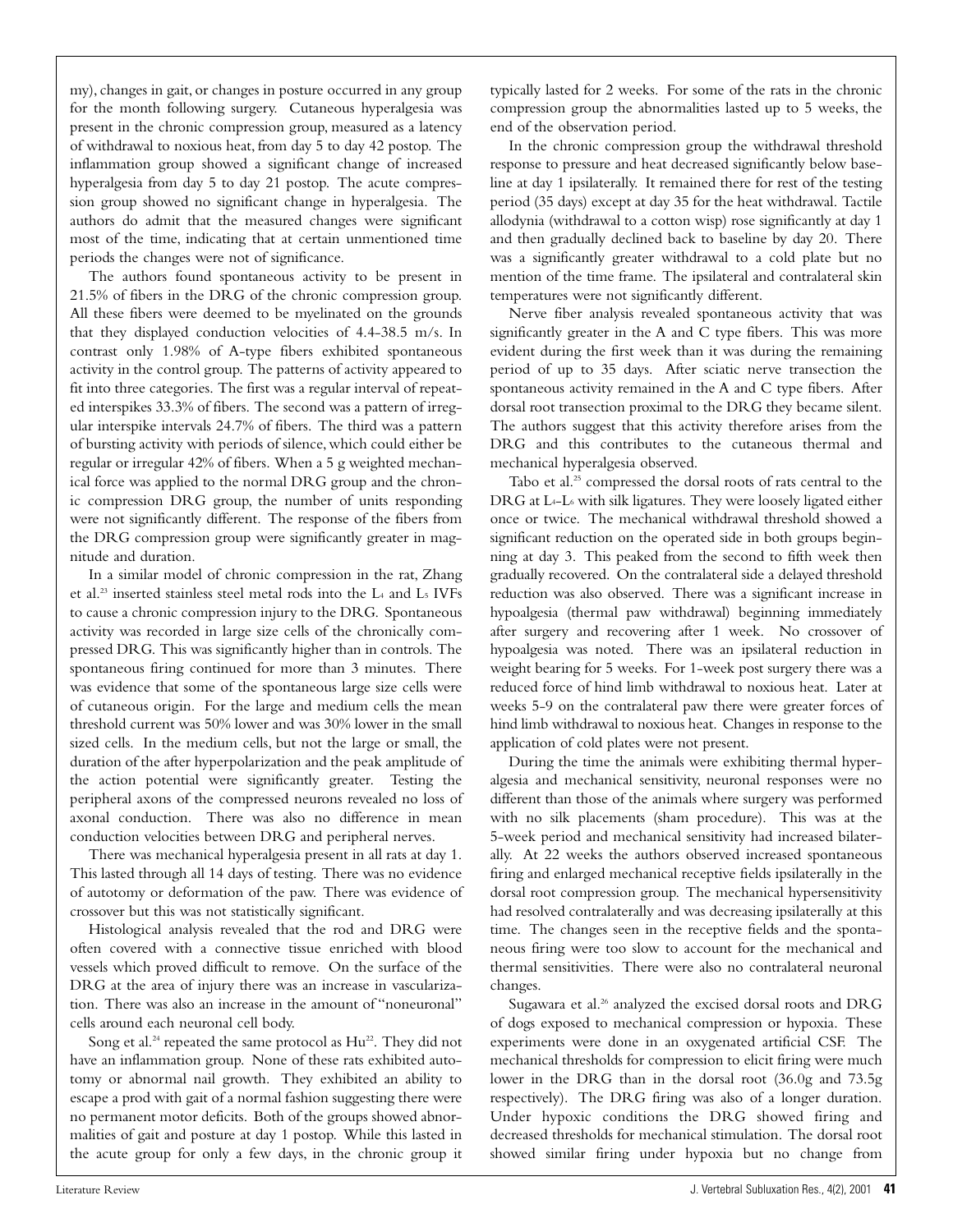mechanical stimulation. These changes disappeared upon the reintroduction of oxygen.

Yoshizawa et al.<sup>27</sup> compressed the 7th lumbar nerve root of dogs with a 5mm long silastic tube and did histologic and physiologic analysis as well as assessment of the blood-nerve barrier function. The silastic tube had an internal diameter of 3 mm. At 1 month there was thickening of the dura and arachnoid membranes that the authors reported corresponded to the alteration of the blood-nerve barrier. Endoneurial fibrosis and Wallerian degeneration became obvious at 6 months. NCV did not change as long as there were some large MFs. When the large MFs disappeared at 12 months there was a concurrent decrease in the NCV. The amplitude of the compound action potentials decreased along the same time frame as the decrease of the large MFs. Nerve root edema was observed from 1-12 months. There were 2 pathways for intraradicular edema formation: first by paracellular transport by opening of the tight junctions and second by increased transcellular vesicular transport. The authors concluded that compression basically causes a degeneration of nerve fibers. Repeated micro-traumas are responsible for the damage done. Nerve fibers begin regeneration as soon as they are damaged. When comparing recently damaged fibers to those damaged long ago the latter fibers have regenerated to a far greater extent.

Boulu et al.28 proposed mechanisms of progression for acute and chronic compression based on a compilation of research. The authors feel acute compression begins with venous congestion followed by intraneural edema and reduced axonal transport. Finally complete blood stasis and motor and sensory deficits. Chronic compression starts with the dura and arachnoid showing signs of hyperplasia. Wallerian degeneration begins and there is a reduction in the large myelinated sensory fibers. Ephapsis from large myelinated proprioceptive neurons to nociceptive neurons,fibrotic build up and Wallerian degeneration occur at 6 to 12 months.

In young and aged rabbits Toh et al.<sup>29</sup> studied compression of the cauda equina at  $S_2-S_3$ . They utilized 3 grades of compression. Grade 1 where they compressed 1/9 of the anteroposterior (AP) diameter of the cauda equina, grade 2 with 2/9 of the AP diameter compressed, and grade 3 with 3/9 of the AP diameter compressed. Their acute compression was applied fully within the first month. Their graded compression was applied gradually at 1 and 2 months. It should be noted that the application of compression in this study was of a far longer time duration than most other studies. Upon examination by light microscopy acute compression showed a larger increase in the number of small MFs of the younger rabbits compared to the older rabbits. This process of an increase in the number of small MFs is associated with regeneration. Unfortunately the authors do not elaborate on the exact classification of the small MFs. Degenerative findings such as separation of the axon sheath, circumferential cleavage, and/or infolded loops of myelin were observed more frequently in the aged group with graded compression. The increase of the number of small MFs after graded compression in the aged rabbits was less than that after graded compression in the young rabbits. The findings after 3 months of graded compression in the aged rabbits were similar to those of the acute compression in the young rabbits. The findings would indicate

that there is a lack of the regenerative process of small MFs associated with aging.

Oishi et al.30 inspected 50 human cadavers without obvious neurological or neuromuscular diseases. The mean age was 77 years old. A group of the cadavers were assigned the status of radiculopathy. The criterion for the radiculopathy group was a finding of an IVD half the size of surrounding IVDs at  $C_5-C_6$  on x-ray examination. The radiculopathy group showed an increase in the number of small MFs in the ventral and dorsal roots. There were also findings of narrowing of the lumen of the endoneurial vessels and perineurial fibrosis. There were decreases of large axons as well as total transverse fascicular area (TTFA), large MF number, and the ratio of large MF to total MF. Increased were the axon fiber ratio, axon myelin ratio, MF fiber density, and the ratio of small MF to total MF. There were no differences in the axon diameter or total MF number. In the ventral group there were greater numbers of small MFs and small radius axons. The authors attribute the decrease in TTFA of the ventral root to the large axons becoming smaller or atrophic and the myelin sheath becoming thinner relative to axon size. The pathologic changes were similar in both the ventral and dorsal roots. There was an absence of active axonal degeneration as well as ongoing demyelination and loss of MFs. There was a significant decrease in the number of large MFs without decrease in the number of total MFs. On the indented side of the axon the myelin sheath was thinner in relation to axon size as well as fewer large axons.

Examining specimens obtained during surgical decompression for trigeminal neuralgia Rappaport et al.<sup>31</sup> found a significant disruption of tissue ultrastructure. There were few remaining axons in the area of most severe damage. Those that did remain were completely demyelinated. There were more surviving axons adjacent to these areas but these showed severely disrupted myelin sheaths. The authors referred to these areas as zones of demyelination or dysmyelination. These zones occupied a large majority or all of the cross sectional areas of the samples. The zones of demyelination and dysmyelination were interdigitated rather than continuous. Collagen fibrils showed a striking overproduction in the extracellular matrix. There were areas of pure condensed collagen forming one or more massive clumps. In the zones of demyelination there was a reduction of axon population. Due to the denuded axons there were signs of probable cross talk between fibers. Direct exposure to the extracellular medium of the axolemma was also present.

The authors categorized the zones of dysmyelination into four main forms. 1) Thinning of the myelin sheath in relation to the axon size of swollen fibers. 2) "Crenulated myelin invaginations, and swelling of glial cytoplasm associated with the inner mesaxon." 3) "Atrophy or disappearance of the ensheathed axon." 4) Areas interpreted as regenerating sprouts in surviving myelin sheaths usually of very large fibers.

They identify 3 key features of trigeminal neuralgia. The first is neural triggering where there is a persistence of a painful sensation after a momentary stimulus indicating an ongoing self-sustaining neural firing process. The second is neural amplification where the activity triggered is more intense than the triggering event. And the third is the stop mechanism which is when spontaneous cessation of the neural activity occurs. These findings are relevant because in 8 of 12 of the patients in this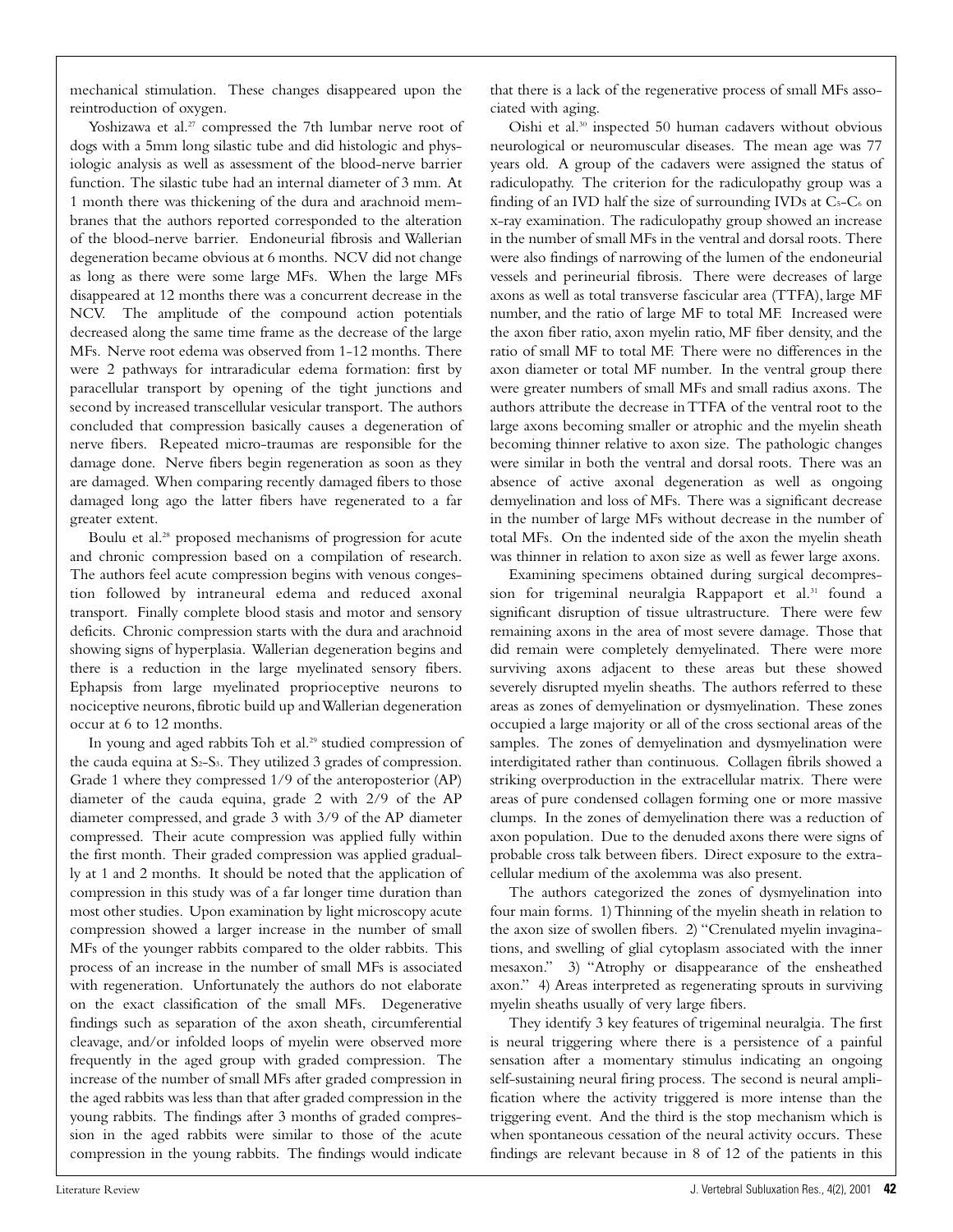study there was clear evidence of arterial compression of the trigeminal nerve. The authors do not offer an explanation as to the cause of the arterial compression.

Chen<sup>32</sup> presents the findings of 8 patients with a cervical disc protrusion and concomitant  $C_2-C_3$  compression as verified by CT myelography or MRI. The signs and symptoms present were numbness of the arms and hands (6/8), neck pain (2/8), lack of fine motor control of the hands (8/8), dysesthesia or hypesthesia to pinprick (7/8), allodynia or hyperesthesia (1/8), proprioceptive loss (1/8), tingling and numbness of the fingers that begins distally and moves proximally (5/8), difficulty walking and loss of balance (3/8), and motor deficits (6/8). Although not tested for statistical significance this list may give a rough outline of the likelihood of encountering these signs and symptoms with cervical nerve compression. Unfortunately the author does not mention symptoms that are not of muscle or sensory origin.

Gallant<sup>33</sup> studied the effects of compression on axoplasmic flow and membrane potential in squid axons. Squid axons are large (0.3 to 1.0 mm in diameter) unmyelinated fibers.The axons were studied *in vitro* with compression from a capillary tube applied for 10 seconds at pressures of 0.5, 5, 20, and 100 g/mm.

The 0.5 g/mm and 1 g/mm pressures compressed the axon by up to 90% which was reversible upon removal of the capillary tube. The addition of a 1 g/mm pressure is not explained by the authors. The axons were completely compressed in the 5, 20, and 100 g/mm groups and recovery was slow. Axoplasmic evaluation with an 80 power binocular microscope revealed a progressive amount of damage. At 0.5 g/mm the axoplasm was intact, only fine threads remained between the 2 halves after 5 g/mm, and by 100 g/mm the axoplasm was often completely severed. The 0.5-g/mm pressure did not effect axonal transport. Progressive worsening of the axoplasmic flow occurred from 5 to 100 g/mm of pressure.

Membrane potential testing revealed that during the compression all action potential activity stopped for all compressions from 0.5 to 100 g/mm pressures. Recovery after compression was complete for the 0.5 g/mm group and 88% for the 5-g/mm. Some of the 20 g/mm recovered the action potentials and none of the 100-g/mm group recovered.

Dahlin et al.<sup>34</sup> studied the effects of compression on axonal transport in the vagus nerve of rabbits. The nerve was subjected to compression from an inflatable compressed air system at approximately 5-mm distal to the nodose ganglion for 8 hours. The placement of the compression apparatus without inflation (sham procedure) brought about a minor transport block that was not statistically significant. The findings for 20 mm Hg of compression show a slight accumulation of both retrograde and anterograde transport. Retrograde transport was found to be significantly different from sham but the anterograde was not. Whether or not the anterograde transport was significantly different from a control is not known because the authors failed to test without the chamber applied. The 30-mm Hg group showed marked inhibition of anterograde and retrograde transport both proximally and distally to the compression zone.

Dahlin et al.<sup>35</sup> produced another study on axonal transport. The vagus nerve of albino rabbits was the subject of either ligation or compression. In the ligation group 2 ligatures were attached 20 and 40 mm from the ganglion. A small air compression chamber was attached roughly 20-30 mm from the ganglion for the compression group. It is not made clear by the authors whether these were applied cranially or caudally. In the compression group a ligature was made 10-15 mm distal to the compression chamber. In the ligature group a marked accumulation of the radiolabeled proteins occurred proximal to the proximal ligature and around the distal ligature. The compression chamber alone (sham) caused no accumulation. The authors back up their claim of "no accumulation" with measured low accumulation results which are not tested for significance against a control. In examining the transport graphs there is a clear difference between the sham compression graph and the normal vagus nerve graph. Why this was not elaborated on by the authors is unknown. It seems entirely possible that the compression apparatus imparted some pressure from its application in and of itself. For slow axonal transport the 20 mm Hg group showed a minor accumulation but this was not statistically significant when compared to sham procedure. Again there is no test against a control. At 30 mm Hg of pressure for 8 hours there was a marked accumulation of the slow axonal transport labeled proteins in the area of compression. For the radiolabeled proteins of fast axonal transport, 20 mm Hg was sufficient to induce a significant block.

# *Spinal Biomechanics*

According to the definition in the Association of Chiropractic Colleges Paradigm Statement,<sup>36</sup> the definition of a vertebral subluxation "...is a complex of functional and/or structural and/or pathological articular changes that compromise neural integrity and may influence organ system function and general health." Having already reviewed the pathophysiologic changes associated with compression, it becomes evident to review the recent literature findings that pertain to "articular changes" in such a way that they might affect neural function at the nerve root level. Only such findings that are complimentary to or in contrast to general anatomical knowledge will be discussed.

Xu et al.37 dissected 20 cadavers, 10 male and 10 female aged 62-74 years old. Among the findings that are of significance in the cervical spine the dural sac of the nerve roots abuts the medial border of the superior pedicle on its course to the IVF and in the IVF the nerve root lies directly on top of the inferior pedicle. Given the age of the cadavers in this study it seems relevant to include the average disc height but this was not done. It may be possible that the disc heights were significantly shorter than a younger population and if so the nerve roots may have been slightly more elevated in their course.

Tanaka et al.<sup>38</sup> examined 18 cervical spines from cadavers (10 men and 8 women) aged 52 to 98 years old. Their findings were that the IVF was shaped like a funnel, the medial portion being narrowest and widening as it coursed distally from the vertebral canal. The nerve root's shape was just the opposite; it was conical and widest centrally. The ventral root lay inferior to the dorsal root in the IVF and was 2/3 the size of the dorsal root. The nerve root, when removed from the dura, was 25% to 33.3% the size of the foramen in diameter. The fibrous tissue of the posterior longitudinal ligament blended with the fibrous tissue of the nerve root and laterally was continuous with the fibrous tissue of the vertebral artery. The DRG and the segmental nerve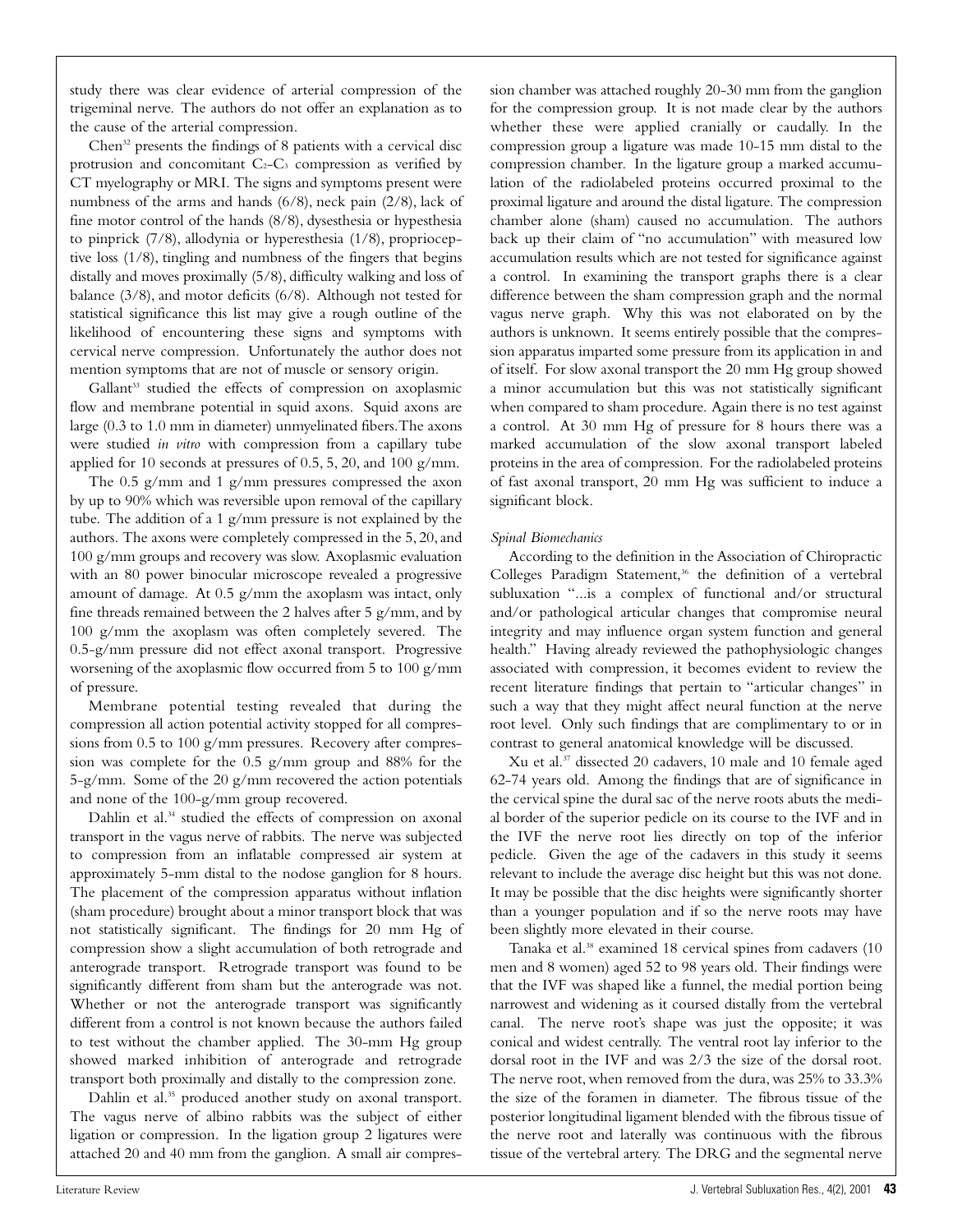were found to lie posteriorly and medially to the vertebral artery. There were 30 of 144 nerves found to be compressed. Protruded discs and uncovertebral arthroses were responsible for 18 of these anteriorly. The other 12 were compressed posteriorly by the superior articular process and the periradicular fibrous tissue. The compressions took place at the entrance zone of the IVF where the root was largest in comparison to the narrowest region of the IVF. The different compressive agents varied due to variations of anatomical structure for each individual and each level involved.

Ebraheim et al.<sup>39</sup> confirm the finding of the fibrous connective tissue sheath at the cervical IVF. They performed dissections on 28 cadavers (11 male and 17 female) 47-91 years old. A fibrous tissue was found to connect the nerve root, vertebral artery, uncinate process, and the uncovertebral joint together as a unit.

Alleyne et al., $40$  in studying the cervical spine, also demonstrated this fibrous connective tissue and its interrelationship with the vertebral artery, DRG and ventral root. They studied the spine of 10 adult cadavers reported to be "all elderly." The authors do not offer any comment on the condition of the cadavers (i.e. whether they ruled out specimens due to severe degenerative conditions). They found 73% of the DRG/ventral root complexes compressed from C<sub>3</sub>-C<sub>6</sub> by the vertebral artery,  $C_{3}-80\%$ ,  $C_{4}-70\%$ ,  $C_{5}-75\%$ , and  $C_{6}-67\%$ . The authors do not comment on the levels below C6. A build up of collagenous tissue is reported at the sites of compression.

Lu et al.<sup>41</sup> examined the loss of IVD height and its effects on the IVF. Their analysis was done on 16 cadavers (6 male and 10 female) 56-74 years old, and without significant degenerative spondylosis. They studied the  $C_4-C_5$ ,  $C_5-C_6$ , and  $C_6-C_7$  disc spaces in the neutral position. The measurements for the IVF were made through the midpedicle. This probably corresponds closely to the area Tanaka et al.<sup>38</sup> found to be the narrowest in the IVF. The results showed that a 1mm narrowing of the IVD produced a reduction of foraminal cross-sectional area of 20-30%. All the measurements were taken with the removal of all soft tissue structures in the IVF.

Utilizing 5 cadavers Yoo et al.<sup>42</sup> examined the changes in IVF dimensions associated with flexion/extension and flexion/extension and rotation. The cadavers were 35-70 years old without gross defect, previous injury, or surgery. They measured the narrowest dimension of the IVF with "finely graded circular blunt probes." Their reference for levels tested states  $C_5-C_7$ . It is not clear whether they implied the superior or inferior IVFs of those levels. They found that with flexion from neutral to 20-30° there was a statistically significant increase in the size of the IVF and with extension, again from neutral to 20-30°, there was a statistically significant decrease in the size of the IVF. The tests for flexion and extension at 10° did not show a statistically significant change in size. At 30°, there was a 13.2% decrease of the IVF in extension and a 10.6% increase in the IVF in flexion. The combination of rotation and flexion/extension did not produce a statistically significant change in foraminal dimension. The trend though was that in extension, ipsilateral rotation increased the IVF and contralateral rotation decreased the IVF, and in flexion ipsilateral rotation decreased the IVF and contralateral rotation increased the IVF.

Farmer et al.<sup>43</sup> studied the pressure generated in the cervical

IVFs at C5-C7. They used 8 fresh cadaver specimens, one 40 years old, the rest 60-70 years old. They were selected to exclude any signs of spinal disease or knowledge of previous spinal or shoulder surgery. A balloon filled with saline was inserted into the IVF. Once inserted, the pressure recording system was zeroed with the neck in neutral. They measured the pressures generated during 20° and 40° of flexion and extension with and without the arm abducted in the coronal plane. In extension they found statistically significant increases in pressure at all 3 levels. At 20° of extension the pressure increases were 33.4 mm Hg at C<sub>5</sub>, 36.9 mm Hg at  $C_6$ , and 22.6 mm Hg at  $C_7$ . At  $40^{\circ}$  of extension the pressure readings were  $+41$  mm Hg at C<sub>5</sub>,  $+38.9$  mm Hg at C<sub>6</sub>, and  $+39.9$  mm Hg at C<sub>7</sub>. In the flexion studies only C<sub>5</sub> registered results that were statistically significant. They were +16.3 mm Hg at 20° and +26.3 mm Hg at 40°. The results of flexion on  $C_6$  and  $C_7$ , although not found significant, were -2.4 and -0.6 mm Hg at  $20^{\circ}$  and  $40^{\circ}$  respectively for C<sub>6</sub> and +13.9 and  $+10.6$  mm Hg at  $40^{\circ}$  respectively for C<sub>7</sub>. The arm abduction series yielded mixed results. Here again the extension series were statistically significant. They report the results as an average for all three levels, -18.8 mm Hg at 20° and -27 mm Hg at 40°. In the neutral position a clear pattern of reduced pressure emerged but the changes were not statistically significant (i.e. reduced less than 10 mm Hg). The flexion series were also not significant. The pattern was mixed. At C<sub>5</sub> a general small increase in pressure, at  $C_7$  a general small decrease, and at  $C_6$  a decrease at  $20^{\circ}$ and an increase at 40°.

Turning to the lumbar spine, Hasegawa et al.<sup>44</sup> studied the spines of 18 fresh cadavers, 35-86 years old. They found the L5-S1 disc height to be significantly thinner at the mid- and posterior section than the rest of the lumbar spine. The cross-sectional areas of the IVFs were not significantly different for any levels of the lumbar spine. The cross sectional areas of the nerve roots were largest at  $L_5-S_1$  and progressively got smaller moving cranially. As would be expected then, the ratio of nerve root/IVF based on cross-sectional areas grew larger as one moved inferiorly from L1-L2 to L5-S1. Out of 100 foramina studied there were 21 that showed signs of the nerve root being compressed. The agent of compression was bulging of the inferior ligamentum flavum anteriorly in all cases. The exclusion of cadavers with degenerative changes such as osteophytes or disc bulge explains why these causes of compression are not represented in this population. The largest posterior disc height observed with a compressed nerve was between 8 and 9mm. The largest IVF height observed with a compressed nerve was between 21 and 22mm. The authors arbitrarily assign a critical dimension based on the prevalence of compression versus the total number of specimens at a certain height. The critical height for the posterior disc was assigned at 4mm and for the IVF was 15mm.

Inufusa et al.45 studied the effects of flexion/extension on the lumbar spine. The cadavers ranged from 35-87 years old. There were 37 of them. In this study the cadavers were assigned to a pre-selected group. Each cadaver was frozen in a position and studied as such. With this methodology one cadaver's results in say flexion could not be compared to the same cadaver in extension. The averaged results of this study are very limited. If a particular cadaver is anomalous in its motion segments it is limited to only one segment of the study. They only studied one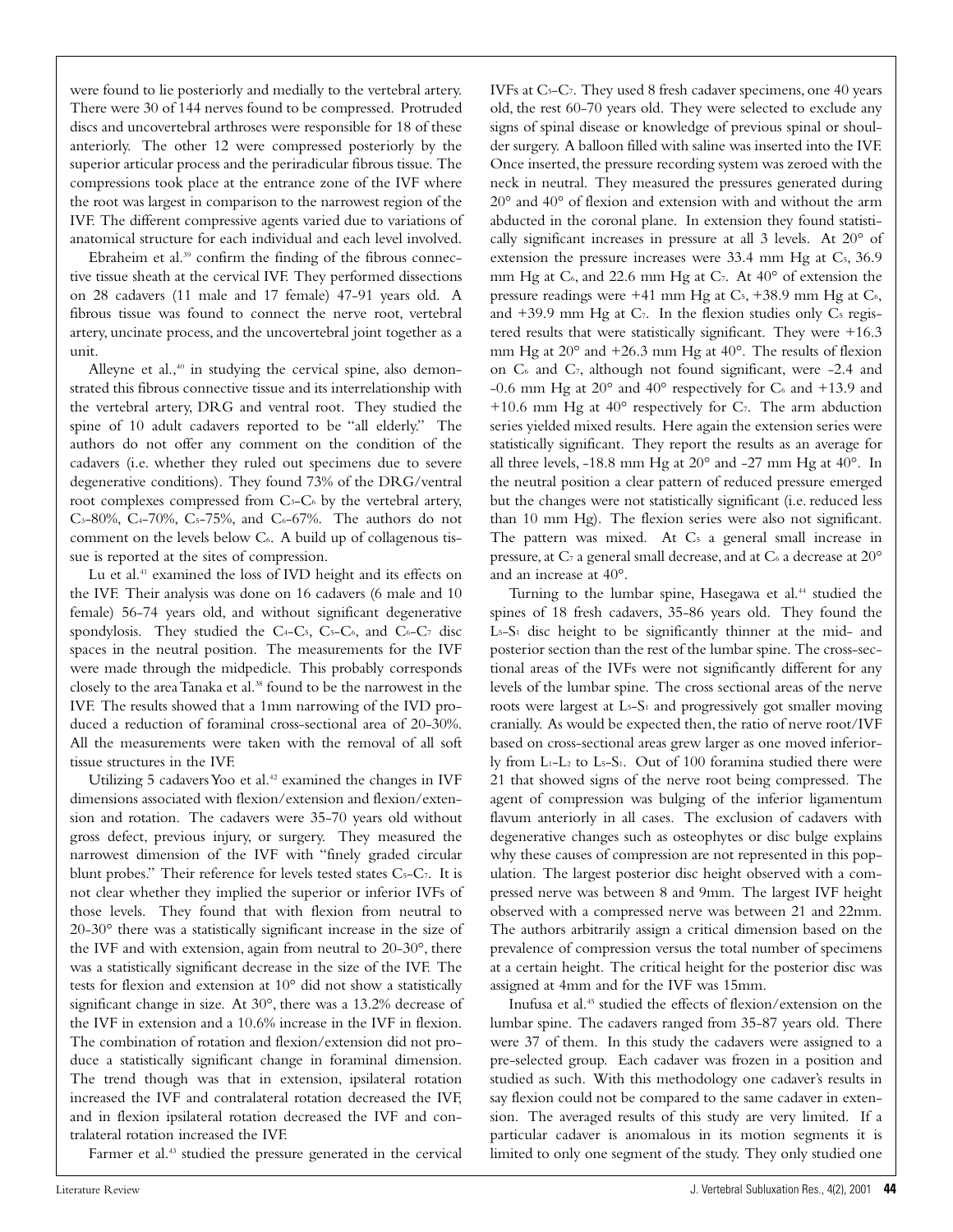motion segment, not the whole lumbar spine. Nerve compression was noted mostly in the extension group at 33.3%. In the neutral and flexion groups 21.0% and 15.4% of the segments had nerve root compression respectively. Facet subluxation with bulging of the ligamentum flavum was the usual cause of compression although posterior disc bulge was also associated with compression. Smaller disc heights and foraminal dimensions were found to be significant in compression. Measurements in the nerve compression group were a posterior disc height of 5.38 +/- 2.25mm and an IVF height of 18.11 +/- 2.75mm. These met a statistical significance of  $P \le 0.05$ . Too many of the figures in this study do not meet statistical significance and therefore are not reported here.

Floman et al.<sup>46</sup> utilized H-reflex testing on patients with unilateral disc herniations at the  $L_5$ -S<sub>1</sub> level. The study involved 24 patients 20-50 years old. The disc herniations were confirmed by CT or MRI. The patients displayed symptoms of sciatica in an S<sub>1</sub> distribution, positive straight leg raise, and 16 had a decreased Achilles' reflex. The average duration of symptoms was 2 months. Thirteen people had an abnormal H-reflex of the gastrosoleus muscle ipsilaterally. Significant differences were found in mean amplitude and latency on the involved side. Post-manipulation, the H-reflex amplitude showed a significant increase towards normal on the affected side, H-reflex amplitudes on the unaffected side were unchanged. The latencies on the affected side changed showing a trend towards normal but this was not statistically significant. Eight of the patients did not display an abnormal H-reflex nor did they display a change in H-reflex post-manipulation. Three of the patients were either difficult to manipulate or measure H-reflex, and were therefore excluded.

# **Discussion**

Comparing the dorsal root to the DRG it seems likely to be the DRG that is responsible for the most aberrant activity due to compression. The dorsal root in response to compression exhibits WDR neuron firing during compression<sup>20</sup> and increased firing in response to hypoxia.26

The DRG exhibits firing with afterhyperpolarization of the WDR neurons.<sup>20</sup> There is sympathetic sprouting in response to compression<sup>21</sup> and increased firing of large MFs.<sup>22</sup> Chronic compression causes spontaneous activity of large sized cells, decreased mean threshold current, no change in NCV, and in the medium sized cells increased afterhyperpolarization and peak amplitude of action potential.<sup>23</sup> The A and C type fibers show spontaneous activity with an ability to recover somewhat over time.<sup>24</sup> The dorsal root has a higher threshold to mechanical stimulation than the DRG.<sup>26</sup> The firing duration of the DRG is longer.<sup>26</sup> Under hypoxic conditions the DRG exhibits increased firing and a decreased susceptibility to mechanical stimulation.<sup>26</sup> As long as there are large MFs present there is no change in NCV, once these fibers are gone the NCV decreases.<sup>27</sup> The amplitude of the compound action potential shows a gradual decrease as the large MFs decrease.<sup>27</sup>

Pressure gradients show that the axoplasm is progressively destroyed with greater pressures.<sup>33</sup> The nerve alterations that occur as a result of pressure are a reduced nutritional supply starting at 10 mm Hg.11 At 20 mm Hg there is a significant block of fast axonal transport<sup>35</sup> and a slight accumulation of antero- and retrograde transport.<sup>34</sup> The slow axonal transport is severely effected at 30 mm Hg.<sup>35</sup> Flow within the venules stops also at 30 mm Hg<sup>10</sup> as well as a marked inhibition to antero- and retrograde transport. Flow in the arterioles is stopped at 40 mm Hg.<sup>10</sup> By 100 g/mm pressure the axoplasm is completely severed.<sup>35</sup>

Sensory changes that may occur as a result of compression are an increased sensitivity to mechanical stimulation.<sup>21,24, 25</sup> This may be the first to show<sup>21</sup> and the last to leave.<sup>25</sup> Increased thermal sensitivity typically follows this and disappears sooner.<sup>21,24,25</sup> Heat sensitivity lasts longer with greater pressures.<sup>22</sup> Increased sensitivity to soft touch, if present, typically resolves the fastest.<sup>24</sup> There should be no significant bilateral skin temperature changes in the limbs.<sup>24</sup> Ranking the order of likely to occur symptoms, we have from most to least, lack of fine motor control, dysesthesia, hypesthesia, motor deficits, numbness and tingling, allodynia, and hyperesthesia.32 The longer the pressure, the longer there are changes in gait and posture.<sup>24</sup>

Histological changes and ability to recover are age dependent with regeneration more common in the young.<sup>29</sup> A quicker onset rate of compression induces greater inflammatory changes.13 The higher the pressure level, the greater the inhibition of normal activity.<sup>10,11,33,34,35</sup> Multiple levels of compression induces greater changes also.<sup>8,15,16</sup> Once compression has taken place the tissue changes contribute to an increased resistance to additional compression.<sup>16</sup> The SEPs and MEPs show this resistance with an initial delay in latency that shows the ability to recover even though the pressure is maintained.<sup>17</sup>

In the beginning stages of compression there is endoneurial bleeding and inflammation,<sup>14</sup> reduced nutritional supply,<sup>10</sup> venous congestion and intraneural edema,<sup>28</sup> and inhibition of axoplasmic flow.28,34,35

Once compression has been maintained there is proliferation of fibroblasts and capillaries.14 There is an increase in connective tissue, vascularization, and noneuronal cells.<sup>23</sup> The axoplasm becomes dense with reduced axonal volume.<sup>14</sup> Hyperplasia of the dura and arachnoid<sup>27,28</sup> occurs in the intermediate stages. In this approximate time, separation of the myelin sheath, $14,29$ thinning of the myelin, $31$  and atrophy of the axons $31$  occurs. Fibrotic buildup of collagenous tissue ensues<sup>27,28,30,31</sup> along with the onset of ephaptic transmission.<sup>27,28,31</sup> Approximately one year after compression has been maintained there are no more large MFs and NCV decreases.<sup>27</sup> This is pressure, time and onset rate dependent; at the low end of the scale the large MFs may be almost unaffected; at the high end they may degenerate very quickly. Wallerian degeneration begins at around 6 months and by 12 months is clearly evident.<sup>27,28</sup>

The chronically compressed roots will show an increase of small MFs, axon/myelin ratio, and MF density.<sup>30</sup> They exhibit a decrease in large axons, large MFs, fascicle size, and lumen of the endoneurial vessels.30 There is however no change of axon diameter.<sup>30</sup>

In the cervical spine the position of the nerve root puts it in contact with the medial border of the superior pedicle and lies directly on the inferior pedicle.<sup>37</sup> The nerve root is widest as it enters the IVF and thins as it moves distally out the IVF.38 The IVF in contrast is thinnest at the medial portion and widens moving distally.38 This creates a situation where the thickest part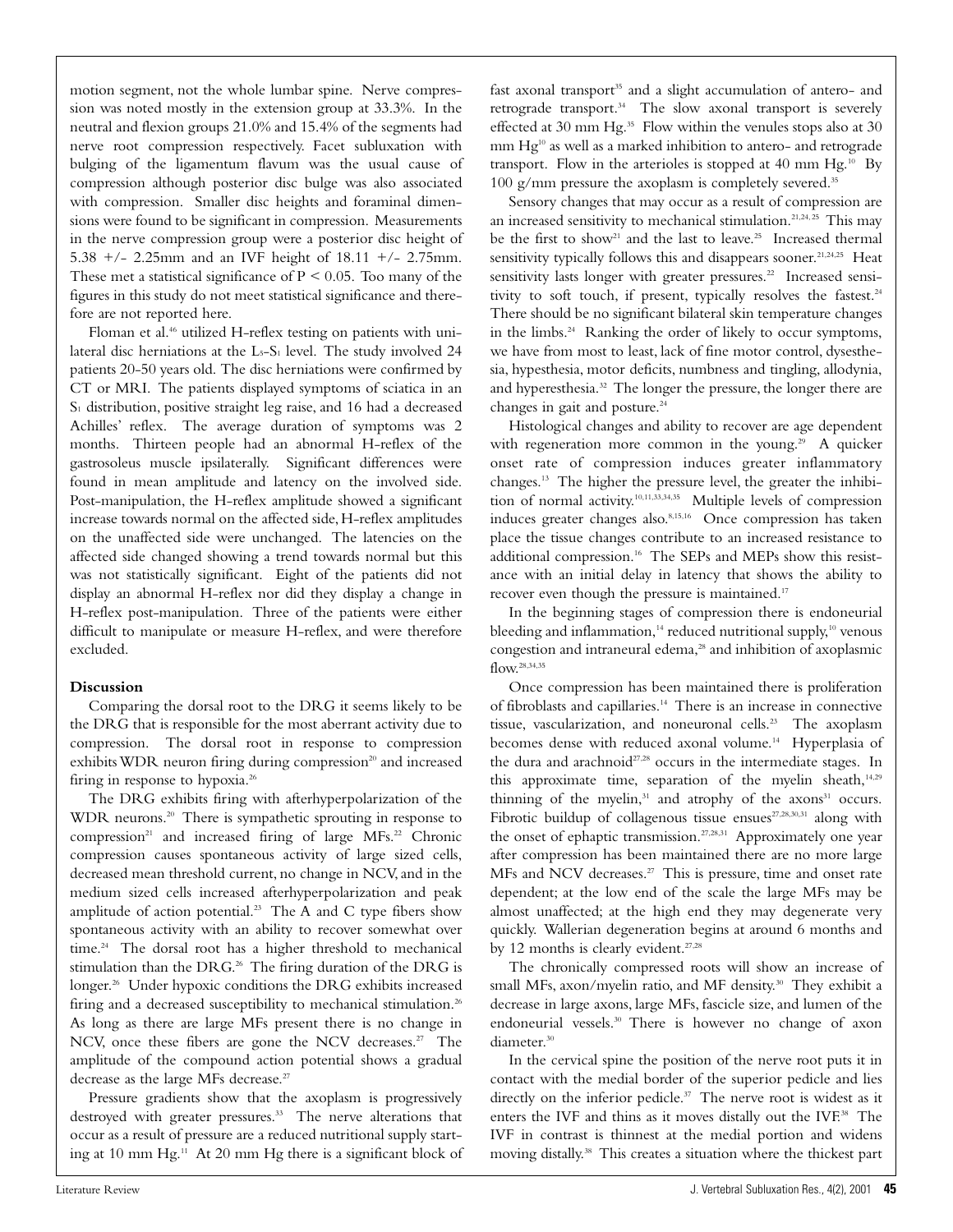of the nerve root is in the thinnest part of the IVF in the cervical region. The root at this level occupies 25-33.3% of the IVF without its dural sheath.<sup>38</sup> It is connected by a fibrous tissue to the posterior longitudinal ligament, the vertebral artery, the uncinate process, and the uncovertebral joint.<sup>38,39</sup>

The IVF size in the cervical spine increases with flexion and decreases with extension.<sup>42</sup> There is a tendency here for an increase in cervical IVF size with extension/ipsilateral rotation and flexion/contralateral rotation.<sup>42</sup> The tendency to decrease the cervical IVF size happens in extension/contralateral rotation and flexion/ipsilateral rotation.<sup>42</sup> The IVF dimensions appear to be similar throughout the lumbar spine.<sup>44</sup> The nerve root increases in size as you descend down the lumbar region.<sup>44</sup> Unfortunately no relevant data was obtained on the thoracic spine.

Compression is reported to occur in  $20.8\%$ <sup>38</sup> and  $73\%$ <sup>40</sup> of cervical spine segments. In this region the reported agents causing compression are the vertebral artery<sup>40</sup> and discs, uncovertebral arthroses, superior articular process, and periradicular fibrous tissue.38 In the lumbar region, 21% of the nerve root complexes are reported to be compressed in the neutral position.<sup>44,45</sup> Extension apparently increases the rate of compression here to 33.3% and flexion decreases it to 15.4%.45 The culprit most often cited as the cause is the ligamentum flavum. The critical dimensions for the lumbar region are a posterior disc height of 4 mm<sup>44</sup>  $- 5.38$  mm<sup>45</sup> and an IVF height of 15 mm<sup>44</sup> - 18.11 mm.<sup>45</sup>

The pressures generated in the IVF do not correlate well however with the dimensions. Extension, as expected, generates higher pressures in the IVF from C<sub>5</sub>-C<sub>7</sub>.<sup>43</sup> Flexion does not give expected results showing increased pressures at C<sub>5</sub> and a tendency to increase pressures at  $C_7$ .<sup>43</sup>

With documented disc herniation and concomitant altered H-reflex parameters spinal manipulative therapy improves the Hreflex amplitude deficit without affecting the uninvolved side.<sup>46</sup> The H-reflex latency showed improvement but only one treatment was tested and longer term possibilities are unknown.<sup>46</sup>

# **Conclusion**

A review of terminology is warranted in lieu of the previous mentioned study. The definition of manipulation is a force applied to a joint in its passive state to restore normal joint motion.48 The definition of an adjustment is a force applied with specific intent to allow the body to correct nerve interference.<sup>48</sup> Floman et al.<sup>46</sup> report using manipulation. In the "Patients and methods" section there is not a single mention of joint restriction anywhere. In fact they do not mention restriction of motion in the whole article. They do however talk of signs of altered nerve function in the form of an abnormal H-reflex. They also use the "manipulation" as a way to facilitate improvement of the neural disturbance exhibited by the altered H-reflex. Therefore it would seem that the authors were imprecise in their terminology, they actually performed chiropractic adjustments even though they are not listed as being chiropractors.

Stephenson<sup>49</sup> and Strauss<sup>50</sup> speak of the Mental Impulse, that it was a specific message, sent from brain cell to tissue cell to effect a specific task. Although including this concept may invoke controversy, excluding it would be neglectful. As such then, the

action potential could be considered a part of the Mental Impulse, much like say Morse code. If you change the dash and dot patterns the message becomes gibberish. Alterations of action potential would therefore constitute an alteration of a part of a message thereby altering its effect. Other aspects of the mental impulse to consider would be the nutritional state of the nerve fiber and the ability to transport larger molecules in a retro- or antero-grade fashion. Pert<sup>51</sup> echoes this concept in her book *Molecules of Emotion:The Science Behind Mind-Body Medicine:*

"Though a key fitting into a lock is the standard image, a more dynamic description of this process might be two voices-ligand and receptor-striking the same note and producing a vibration that rings a doorbell to open a doorway to the cell. What happens next is quite amazing. The receptor, having received a message, transmits it from the surface of the cell deep into the cell's interior, where the message can change the state of the cell dramatically. A chain reaction of biochemical events is initiated as tiny machines roar into action and, directed by the message of the ligand, begin any number of activities-manufacturing new proteins, making decisions about cell division, opening or closing ion channels, adding or subtracting energetic chemical groups like the phosphates-to name just a few. In short, the life of the cell, what it is up to at any moment, is determined by which receptors are on its surface, and whether those receptors are occupied by ligands or not. On a more global scale, these minute physiological phenomena at the cellular level can translate to large changes in behavior, physical activity, even mood."

This quote takes on particular importance when considering the low-pressure effects on axoplasmic flow and nerve cell maintenance and regeneration.

In examining cadavers for signs of compression<sup>38,40,45,46</sup> the authors only consider indentation of the nerve root. Could it be possible that nerve roots have undergone compression injury without visible deformation, where collagenous build up<sup>27,28,30,31</sup> could render the appearance of the nerve root somewhat normal?

Compression can be viewed as a succession of events in the nerve root. These events can be amplified or minimized based on the presence or absence of confounding factors in the microenvironment of the nerve root and the IVF. The rate of onset,length of time maintained,and degree of pressure might be considered the major confounding variables.

The role of ephaptic transmission, or cross talk between nerve fibers, is generally spoken of in terms of generating pain.28 It seems just as possible for cross talk to occur to other nerve fibers. Nerve fibers that are not responsible for pain, but the functioning of other tissues.

Utilizing NCV tests to detect the presence of nerve compression does not seem to be relevant. NCV alterations do not occur until the loss of large myelinated fibers occurs.<sup>23,27</sup> This apparently doesn't occur until after 12 months of compression.<sup>27</sup> It is the view of these authors that waiting for such a time frame would constitute negligence in clinical practice.

Schafer et al.<sup>52</sup> introduce the concept of joint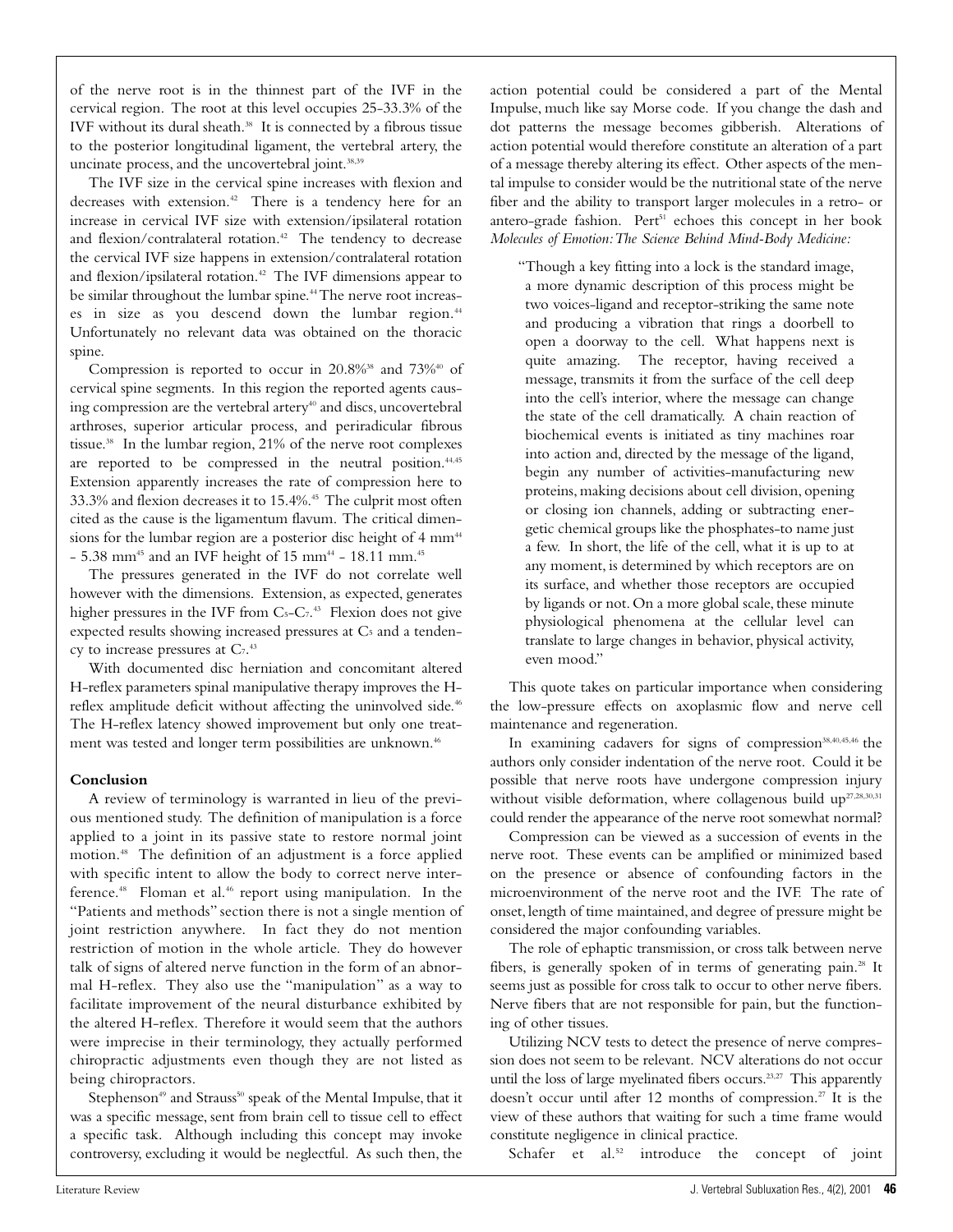misalignment/fixation. This concept is one where the articulations of the spine and possibly extraspinal joints become fixated in their normal range of motion. Fixations happen in such a way that the complex motion segments of the spine can only freely move through a subset of the 3 axes (x, y, z) delineating its normal range of motion. The authors comment that the joint fixation/restriction is not necessary for a vertebral subluxation to occur. Though they feel that the joint fixation/restriction is a major component most of the time. The authors also categorize these restrictions as primary and secondary. The primary restriction is one that is causing a neural disturbance and therefore is termed a vertebral subluxation. The secondary allows the spine as a whole to function as normally as possible and therefore is termed a compensation.

The size of the IVF would seem to be a good indicator of what pressures would be derived there. Boyle's law<sup>53</sup> states, given that temperature is constant, the pressure of a gas varies inversely with its volume. Applied to the IVF the increase in size leads one would to expect a decrease in pressure and vice versa. With the evidence available at this juncture, it seems that the size of the IVF does not correlate with the pressures generated internally. Pressures can actually increase with an increase of IVF size. The only pressure tests available readily indicate that at  $C_5-C_7$  there is enough pressure in certain neck positions that if maintained in a joint (misalignment/fixation situation) there is a definite alteration of neural function including nerve flow.These alterations would therefore alter the quality and/or quantity of the message sent. At the tissue and cellular level, the message received would not be adequate for the function the body demands. The entire body could then theoretically be affected.

In 1973 Crelin<sup>54</sup> published the hallmark paper that supposedly debunked prevailing chiropractic theory of the time.The author's intent was to take fresh cadaveric spines and subject them to various external forces and see if the nerve root in the IVF would be susceptible to compression. The paper abounds with methodological flaws. The author removed all of the areolar tissue in the IVF dismissing it as "flimsy." It is not stated but heavily inferred by this action that the author felt the areolar tissue incapable of transmitting pressure. He uses many different pressure reading gauges to measure the forces applied to the spines but none that measure the forces generated at the IVF. Apparently for an experiment designed to test the chiropractic theory of increased pressures generated in the IVF during vertebral subluxation this was unimportant. The author's main experimental test for nerve impingement is visual observation; he "eyed" it. According to the author there was always plenty of room for the spinal nerve in the IVF. Again, it would appear the unstated principle here is Boyle's Law of Gases. Farmer's<sup>43</sup> work clearly demonstrates that Boyle's Law does not apply since gases only occupy the IVF when you remove all the supporting tissues. An analytical reading of the paper clearly demonstrates that it is erroneous.

When considering the clinical implications of the vertebral subluxation complex that carries a compression component these research studies offer a unique understanding of the pathogenesis. A minor pressure increase occurs at the level of the IVF. This may or may not produce noticeable sensory and/or motor symptoms. These symptoms if present, would most likely be transient and self-limiting. They also would not involve entire fiber groups therefore one might not see sensory changes in an entire dermatome.This would also hold true for any motor disturbances; they would be mild and self-correcting. The neural tissue is selfprotective in low-grade compressions and utilizes additional connective tissue that prevents further injury. If there is a continuous, repetitive injury some fibers regenerate while others are damaged. If the pressure is constant and sufficient the larger fibers show a type of atrophy. Such atrophy would not be readily recognizable but would cause disturbances that are more akin to an insidious onset. Future research could focus on the mechanism of reinjury in a nerve that has undergone repair to see if the same pattern of damage occurs. This could possibly explain why, when a person becomes subluxated again, their particular pattern of symptoms returns.

The "garden hose" theory as postulated by BJ Palmer<sup>55</sup> likened the nerve to a garden hose. Pressure on the hose decreased the outflow of water in much the same way as pressure on a nerve would decrease the outflow of mental impulses. This was the basis for the colloquial phrasing "hard bone-soft nerve." The bone does not obviously always contact the nerve. There are other elements such as the endoneurium, the vasculature, and adipose tissue involved at the level of the IVF.43 The alteration of motion allows the bone and other structures to create a state of increased pressure in the IVF. The increased pressure alters the functionability of the nerve root and DRG.This would change the message received in either a cranial or caudal direction. The resultant action taken in the brain to orchestrate further body function or at the level of the body's cells to effect certain chemical reactions would be changed.

The chiropractic adjustment, applied to a vertebral subluxation with increased foraminal pressures, would work to reduce and correct the vertebral subluxation. The resultant normalization of pressure would allow the body to heal the injured nerve root and DRG and restore the normal transmission of information. This healing process is age and degree dependent.One must consider the age of the person with a vertebral subluxation as the younger they are, the better the chance for a complete correction. One must also consider the onset of the subluxation as the more "violent" the onset, that is high-pressures over short periods of time, the less likely it is for a significant recovery. Posture becomes important in the corrective phase because bad posture could prolong the problem and therefore hamper the recovery. Posture may also be considered a cause, in that the repetitive training of areas of the spine with bad posture may not be conducive to good neural hygiene.

The findings of this report support the hypothesis of nerve compression as a viable process associated with vertebral subluxation. Compression of a nerve root was found between 15.4% and 73% of levels inspected in this review. Most of the specimens used were pre-screened for degenerative changes and gross pathology.The chiropractic adjustment has been shown to restore the normal function of a compressed nerve. The garden hose theory is far from obsolete as Kent<sup>7</sup> explains and seems quite possible to be a major factor in vertebral subluxation. Future research on pressures generated through normal ranges of motion at all spinal levels will help to delineate the importance compression plays at various IVF levels.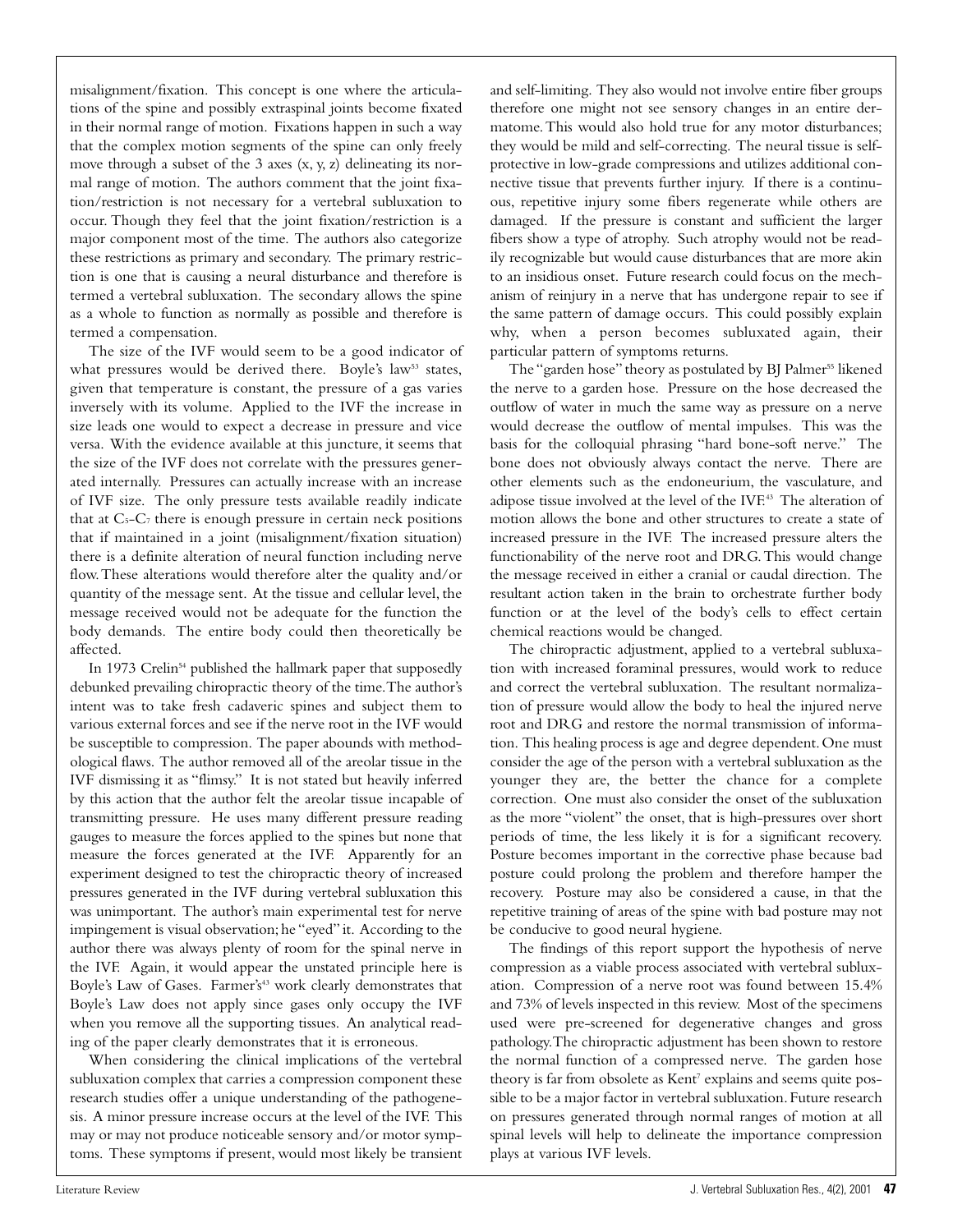**Acknowledgments***:* The authors would like to thank Drs. Christopher Kent and Patrick Gentempo for their outstanding work promoting the integrity and respectability of the chiropractic profession. This review is a direct result of their inspiration.

#### **References**

- 1. Leach RA. ,The Chiropractic Theories:A Synopsis of Scientific Research. 2nd Ed. Baltimore:William's & Wilkins, 1986.
- 2. Haldeman S. Neurologic Effects of the Adjustment. Journal of Manipulative and Physiologic Therapeutics 2000;23(2):112-4.
- 3. Haldemen S, Chapman-Smith D, Petersen DM. Guidelines for Chiropractic Quality Assurance and Practice Parameters. Gaithersburg, MD: Aspen Publishing, 1993.
- 4. Banks BD, Beck RW, Columbus M, Gold PM, Kinsinger FS, Lalonde MA. Sudden Infant Death Syndrome: A Literature Review with Chiropractic Implications. Journal of Manipulative and Physiologic Therapeutics 1987;10(5):246-52.
- 5. Gottlieb MS. Neglected Spinal Cord, Brain Stem and Musculoskeletal Injuries Stemming from Birth Trauma. Journal of Manipulative and Physiologic Therapeutics 1993;16(8):537-43.
- 6. Gutman G. Blocked Atlantal Nerve Syndrome in Infants and Small Children. ICA International Review of Chiropractic 1990 Jul/Aug:37-43. Reprint from: Journal of Manuelle Medizen 1987;25:5-10.
- 7. Kent C. Models of Vertebral Subluxation: A Review. Journal of Vertebral Subluxation Research 1996;1(1):11-17.
- 8. Konno S, Olmarker K, Byrod G, Rydevik B, Kikuchi S. Intermittent Cauda Equina Compression:An Experimental Study of the Porcine Cauda Equina with Analysis of Nerve Impulse Conduction Properties. Spine 1995;20(11):1223-26.
- 9. Olmarker K, Holm S, Rosenqvist A-L, Rydevik B. Experimental Nerve Root Compression. Presentation of a Model for Acute, Graded Compression of the Porcine Cauda Equina with Analyses of Neural and Vascular Anatomy. Spine 1991;16:61-9. Reprint Acta Orthop Scand (Suppl 242) 1991;62:5-10.
- 10. Olmarker K, Rydevik B, Holm S, Bagge U. Effects of Experimental, Graded Compression on Blood Flow in Spinal Nerve Roots, A Vital Microscopic Study on the Porcine Cauda Equina. J Orthop Res 1989;7:817-23. Reprinted Acta Orthop Scand (Suppl 242) 1991;62:10-11.
- 11. Olmarker K, Rydevik B, Hansson T, Holm S. Compression-Induced Changes of the Nutritional Supply to the Porcine Cauda Equina. J Spinal Disord 1990;3(1):25-9.
- 12. Olmarker K, Rydevik B, Holm S. Edema Formation in Spinal Nerve Roots Induced by Experimental, Graded Compression: An Experimental Study on the Pig Cauda Equina with Special Reference to Differences in Effects Between Rapid and Slow Onset of Compression.Spine 1989;14(6):569-73.
- 13. Olmarker K, Holm S, Rydevik B. Importance of Compression Onset Rate for the Degree of Impairment of Impulse Propagation in Experimental Compression of the Porcine Cauda Equina. Spine 1990;15:416-19. Reprinted Acta Orthop Scand (Suppl 242) 1991;62:14-15.
- 14. Cornefjord M, Sato K, Olmarker K, Rydevik B, Nordborg C.A Model for Chronic Nerve Root Compression Studies: Presentation of a Porcine Model for Controlled, Slow Onset Compression with Analysis of Anatomic Aspects,Compression Onset Rate,and Morphologic and Neurophysiologic Effects. Spine 1997;22(9):946-57.
- 15. Mao GP, Konno S, Arai I, Olmarker K, Kikuchi S. Chronic Double Level Cauda Equina Compression. Spine 1998;23(15):1641-4.
- 16. Kikuchi S, Konno S, Kayama S, Sato K, Olmarker K. Increased Resistance to Acute Compression Injury in Chronically Compressed Spinal Nerve Roots. Spine 1996;21(22):2544-50.
- 17. Kim NH, Yang IH. A Study of Motor and Sensory Evoked Potentials in Chronic Cauda Equina Compression of the Dog.Eur Spine J 1996;5:338-44.
- 18. Hidalgo-Ovejero AM, Garcia-Mata S, Martinez-Grande M, Maravi-Petri E, Izco-Cabezon T. L5 Root Compression Caused by Degenerative Spinal Stenosis of the L1-L2 and L2-L3 Spaces. Spine 1998;23(17):1891-4.
- 19. Takahashi K, Shima I, Porter R. Nerve Root Pressure in Lumbar Disc Herniation. Spine 1999;24(19):2003-6.
- 20. Hanai F, Matsui N, Hongo N. Changes in Response of Wide Dynamic

Range Neurons in the Spinal Dorsal Horn After Dorsal Root or Dorsal Root Ganglion Compression.. Spine 1996;21(12):1408-15.

- 21. Ramer MS, Bisby MA. Rapid Sprouting of Sympathetic Axons in Dorsal Root Ganglia of Rats with a Chronic Constriction Injury. Pain 1997;70:237-44.
- 22. Hu SJ, Xing JL. An Experimental Model for Chronic Compression of Dorsal Root Ganglion Produced by Intervertebral Foramen Stenosis in the Rat. Pain 1998;77:15-23.
- 23. Zhang JM, Song XJ, LaMotte RH. Enhanced Excitability of Sensory Neurons in Rats with Cutaneous Hyperalgesia Produced by Chronic Compression of the Dorsal Root Ganglia. J Neurophysiol 1999;82:3359-66.
- 24. Song XJ, Hu SJ, Grennquist KW, Zhang JM, LaMotte RH. Mechanical and Thermal Hyperalgesia and Ectopic Neuronal Discharge After Chronic Compression of the Dorsal Root Ganglia. J Neurophysiol 1999;82:3347-58.
- 25. Tabo E,Jinks SL,Eisele JH,Carstens E.Behavioral Manifestations of Neuropathic Pain and Mechanical Allodynia, and Changes in Spinal Dorsal Horn Neurons, Following L4-L6 Dorsal Root Compression.Pain 1999;80:503-20.
- 26. Sugawara O, Atsuta Y, Iwahara T, Muramoto T, Watakabe M, Takemitsu Y. The Effects of Mechanical Compression and Hypoxia on Nerve Root and Dorsal Root Ganglia: An Analysis of Ectopic Firing Using an In Vitro Model. Spine 1996;21(18):2089-94.
- 27. Yoshizawa H, Kobayashi S, Morita T. Chronic Nerve Root Compression: Pathophysiologic Mechanism of Nerve Root Dysfunction. Spine 1995;20(4):397-407.
- 28. Boulu P, Benoist M. Recent Data on the Pathophysiology of Nerve Root Compression and Pain. Rev Rhum (Engl Ed) 1996;63(5):358-63.
- 29. Toh E, Mochida J. Histologic Analysis of the Lumbosacral Nerve Roots after Compression in Young and Aged Rabbits. Spine 1997;22(7):721-6.
- 30. Oishi Y, Ohnishi A, Suzuki K, Hojo T. Lower Number and Thinner Myelin of Large Myelinated Fibers in Human Cervical Compression Radiculopathy. J Neurosurg 1995;83:342-7.
- 31. Rappaport ZH, Govrin-Lippmann R, Devor M.An Electron-Microscopic Analysis of Biopsy Samples of the Trigeminal Root Taken During Microvascular Decompressive Surgery. Stereotact Funct Neurosurg 1997;68(1-4 Pt 1):182-6.
- 32. Chen T-Y. The Clinical Presentation of Uppermost Cervical Disc Protrusion. Spine 2000;25(4):439-42.
- 33. Gallant PE. The Direct Effects of Graded Axonal Compression on Axoplasm and Fast Axoplasmic Transport. J Neuropathol Exp Neurol 1992;51(2):220-30.
- 34. Dahlin LB, Sjostrand J, McLean WG. Graded Inhibition of Retrograde Axonal Transport by Compression of Rabbit Vagus Nerve. J Neurol Sci 1986;76:221-30.
- 35. Dahlin LB, McLean WG. Effects of Graded Experimental Compression on Slow and Fast Axonal Transport in Rabbit Vagus Nerve. J Neurol Sci 1986;72:19-30.
- 36. Association of Chiropractic Colleges. Position Paper #1. Education Research Service 1996.
- 37. Xu R, Kang A, Ebraheim NA,Yeasting RA. Anatomic Relation between the Cervical Pedicle and the Adjacent Neural Structures. Spine 1999;24(5):451-4.
- 38. Tanaka N, Fujimoto Y, An H, Ikuta Y,Yasuda M. The Anatomic Relation among the Nerve Roots, Intervertebral Foramina, and Intervertebral Discs of the Cervical Spine. Spine 2000;25(3):286-91.
- 39. Ebraheim NA, Lu J, Haman SP,Yeasting RA.Anatomic Basis of the Anterior Surgery on the Cervical Spine: Relationships Between Uncus-Artery-Root Complex and Vertebral Artery Injury. Surg Radiol Anat 1998;20:389-92.
- 40. Alleyne CH,Cawley CM,Barrow DL,Bonner GD.Microsurgical Anatomy of the Dorsal Cervical Nerve Roots and the Cervical Dorsal Root Ganglion/Ventral Root Complexes. Surg Neurol 1998;50:213-8.
- 41. Lu J, Ebraheim NA, Huntoon M, Haman SP. Cervical Intervertebral Disc Space Narrowing and Size of Intervertebral Formina. Clin Orthop 2000;370:259-64.
- 42. Yoo JU, Zou D, Edwards WT, Bayley J,Yuan HA. Effects of Cervical Spine Motion on the Neuroforaminal Dimensions of Human Cervical Spine. Spine 1992;17(10):1131-6.
- 43. Farmer JC, Wisneski RJ. Cervical Spine Nerve Root Compression: An Analysis of Neuroforaminal Pressures with Varying Head and Arm Positions. Spine 1994;19(16):1850-5.